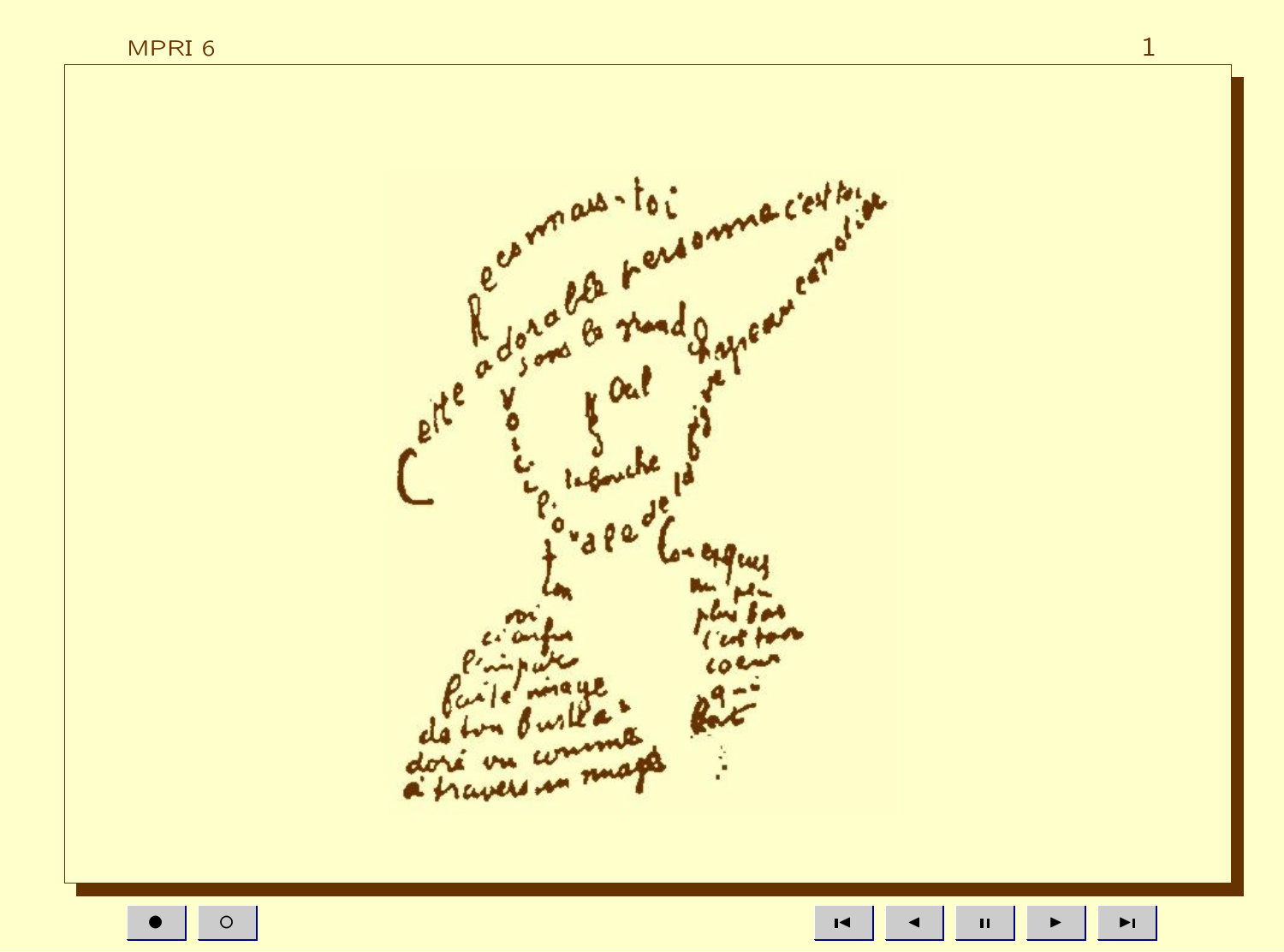# **Logical Formalisms**

 $\mathbf{H}^{\dagger}$  $\blacktriangleright$ 

 $\blacksquare$ 

 $\blacktriangleright$  l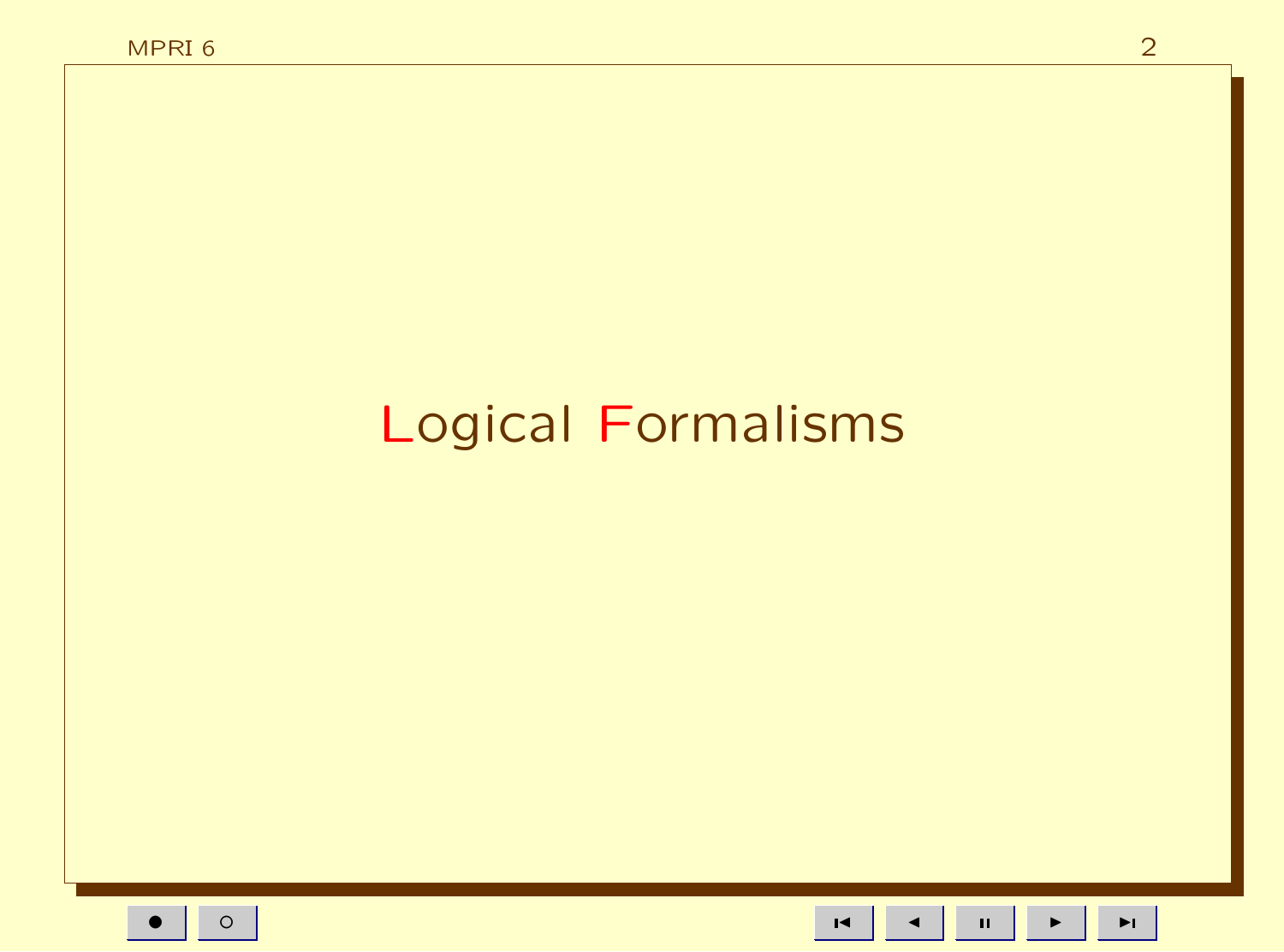# I. Lambda-Calculus

(a crash review)

 $\blacksquare$ 

 $\mathbf{H}^{\dagger}$ 

 $\blacktriangleright$  l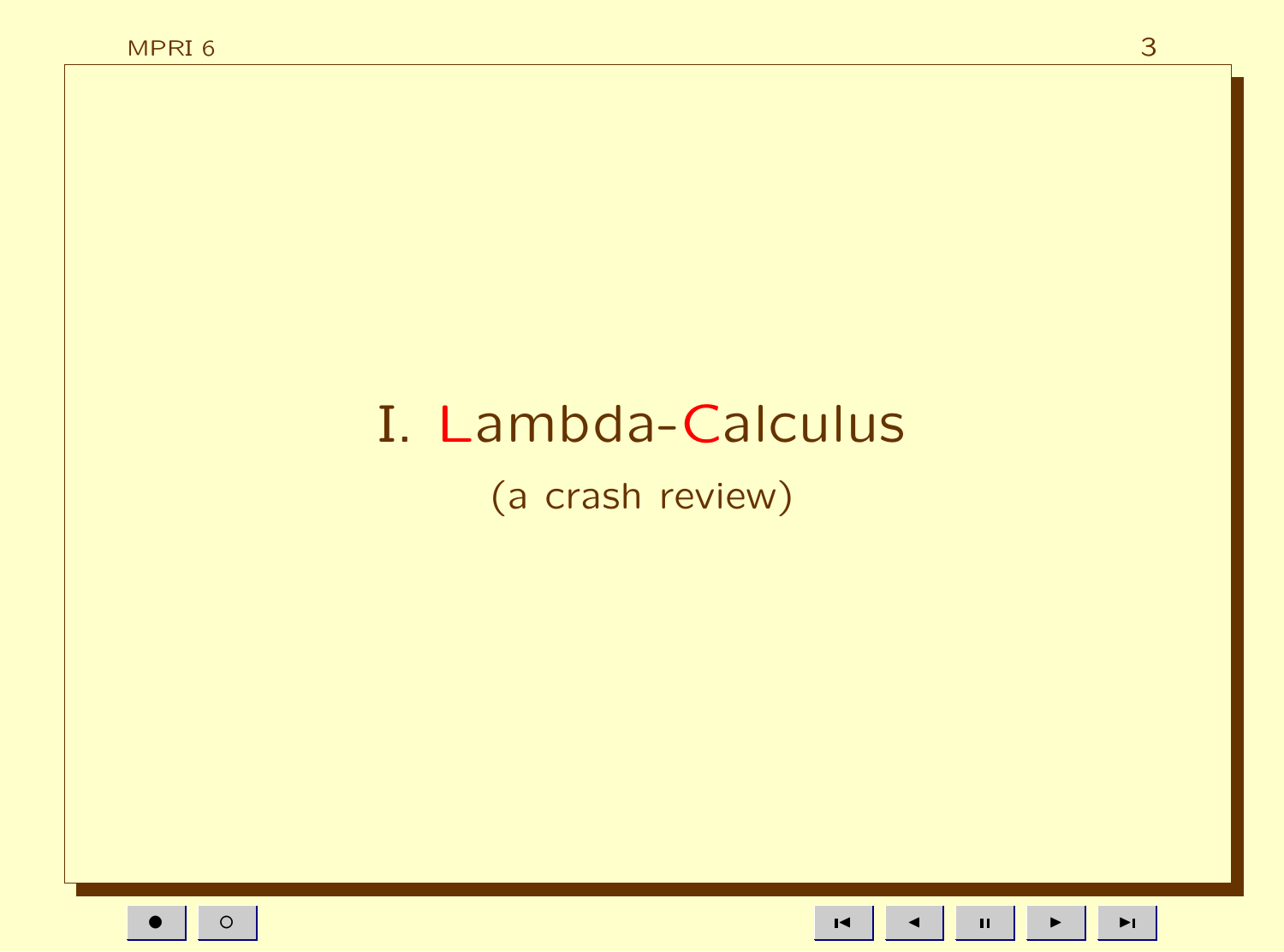## What is lambda-calculus ?

- An intentional theory of functions.
- A simple functional programming language.
- A theory of free- and bound-variables, of scope and substitution.
- The keystone of higher-order syntax and higherorder logic.
- The algebra of natural-deduction proofs.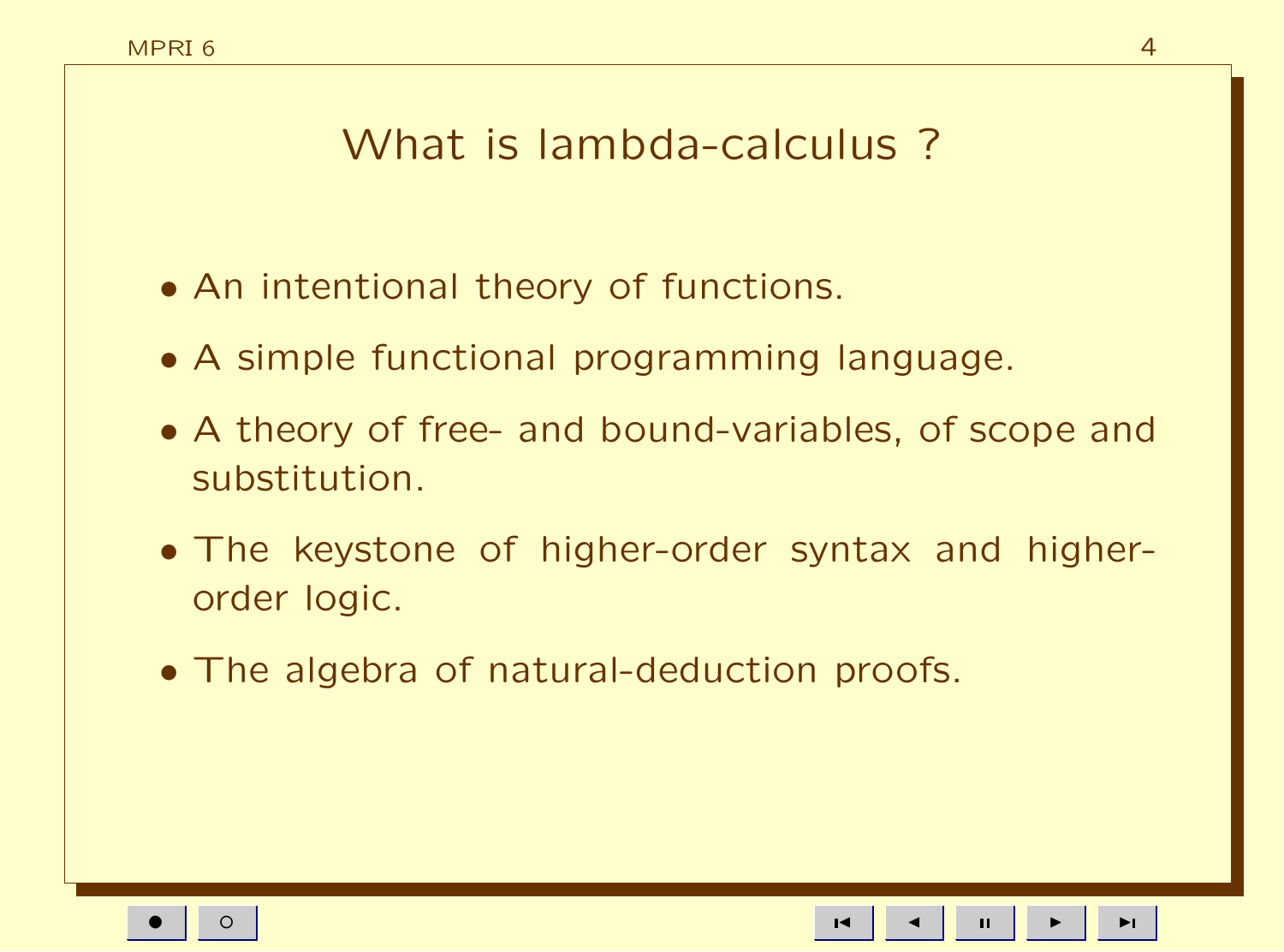### Syntax:

 $T \ ::= x \mid \lambda x \cdot T \mid (TT)$ 

 $\lambda$  is a binder: thre free occurrences of x in t are bound in  $\lambda x. t$ .

**Warning**: You should solve, once and for all, any problem you could have with the notions of free and bound occurrences of variables.

Reduction rule:  $(\lambda x. t) u \rightarrow_{\beta} t[x:=u]$ 

**Church-Rosser Theorem:** For all  $\lambda$ -terms t, u, and v such that:

 $t \rightarrow_{\beta} u$  and  $t \rightarrow_{\beta} v$ 

there exists a  $\lambda$ -term w such that:

 $u \rightarrow_{\beta} w$  and  $v \rightarrow_{\beta} w$ 

Corollary: Uniqueness of normal forms.

Turing Completeness: Every recursive function is λ-definable.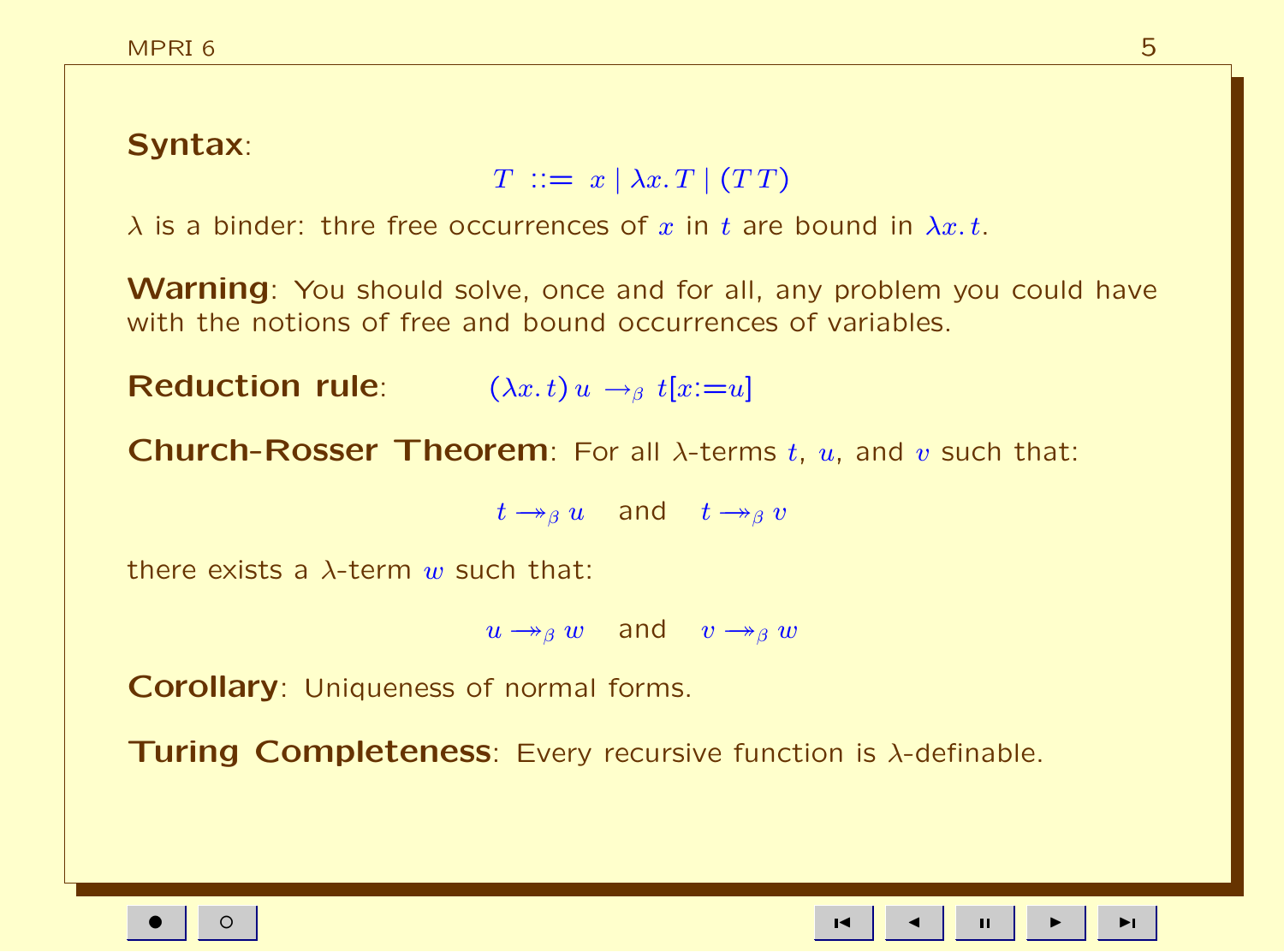

#### F.L.G. Frege (1848–1925)

## Sense and Denotation

Sense/Denotation (Frege) Intension/Extension (Carnap)

According to Frege, the sense of an expression is its "mode of presentation", while the denotation of an expression is the object it refers to.

For instance, both expressions " $1 + 1$ " and "2" have the same denotation but not the same sense.

An intensional proposition is a proposition whose validity is not invariant under extensional substitution.

Frege gives the example of the "morning star" and the "evening star" which both refer to the planet Venus.

Compare "the morning star is the evening star" with "John does not know that the morning star is the evening star".

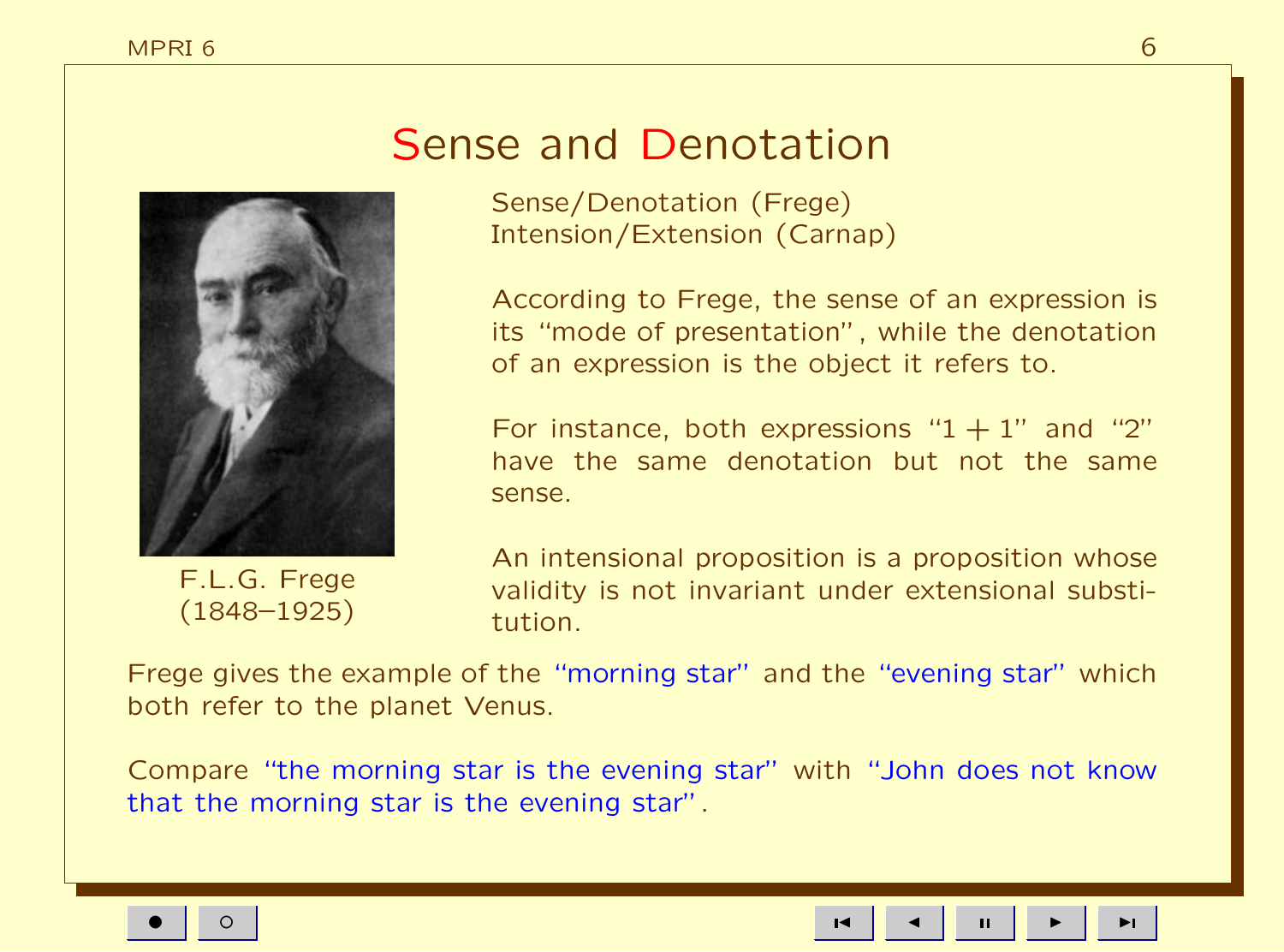## Paradoxes and Type-Theory



**B.** Russell  $(1872 - 1970)$  Compare:

 $\Omega = \delta \delta$  where  $\delta = \lambda x. x x$ 

with:

$$
X = \{x \mid x \notin x\}
$$

 $\mathbf{H}$ 

 $\blacksquare$ 

 $\blacktriangleright$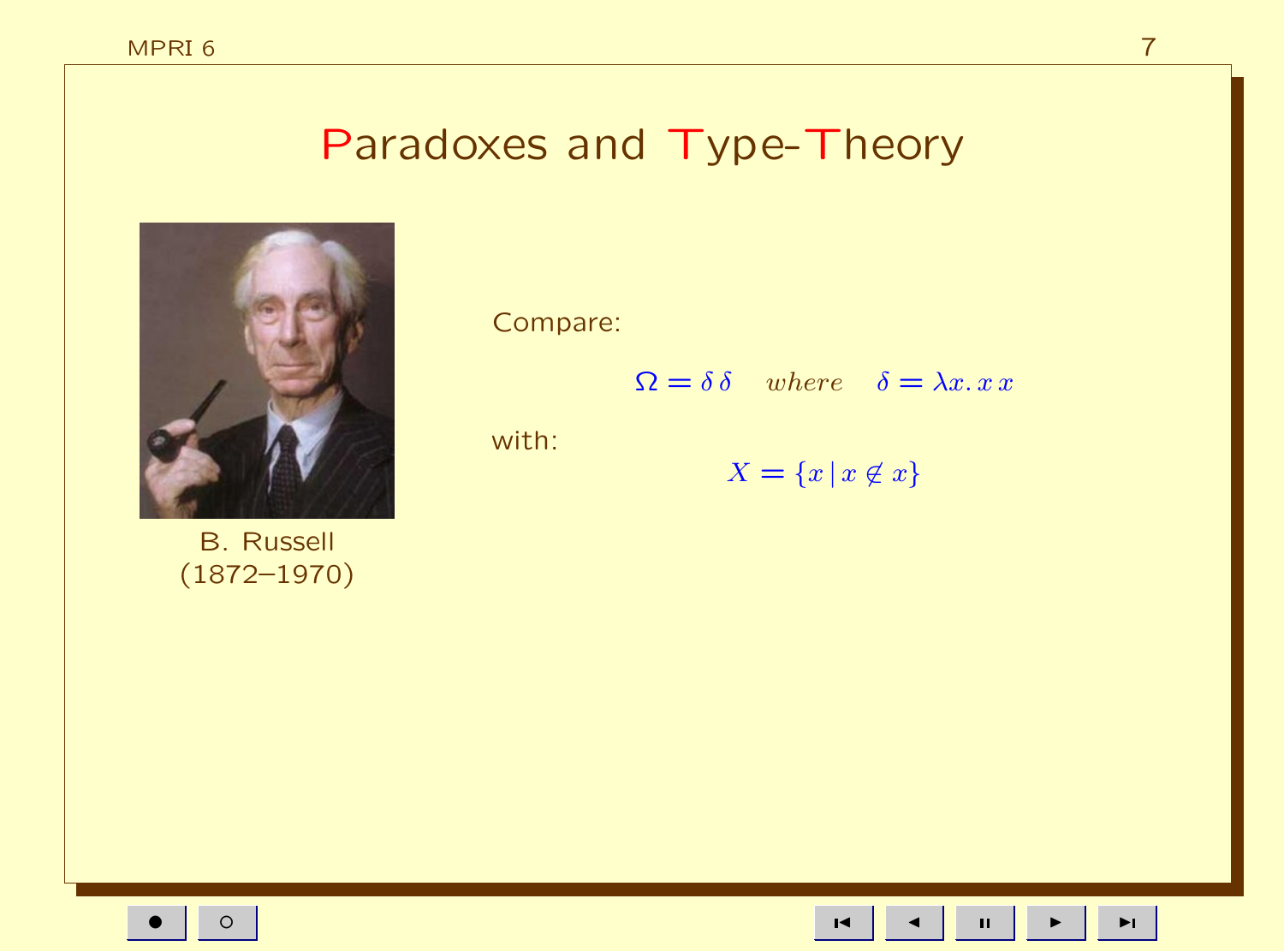# Simply Typed Lambda-Calculus

 $\Gamma, x : A \vdash x : A$ 

| $x:A,\,\Gamma\,\vdash\, t:B$                   | $\begin{array}{ccc}\n\begin{array}{ccc}\n\blacksquare & \blacksquare & \blacksquare & t : A \rightarrow B \\ \end{array} & \begin{array}{ccc}\n\blacksquare & \blacksquare & \blacksquare & u : A\n\end{array}\n\end{array}$ |
|------------------------------------------------|------------------------------------------------------------------------------------------------------------------------------------------------------------------------------------------------------------------------------|
| $\Gamma \vdash \lambda x. t : A \rightarrow B$ | $\Gamma \vdash (tu): B$                                                                                                                                                                                                      |

Strong-Normalisation Theorem: There is no infinite reduction sequence.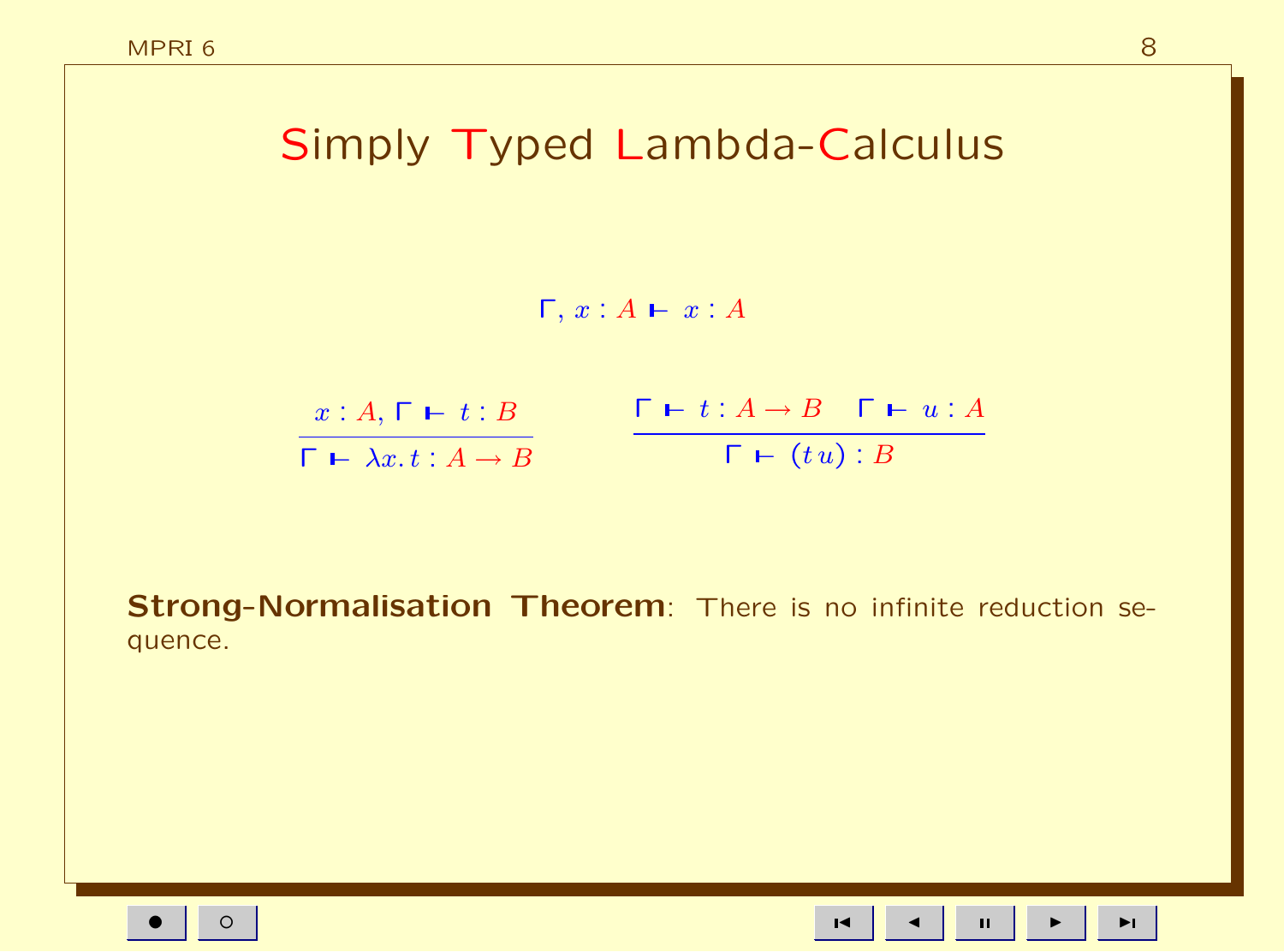## Curry-Howard Isomorphism

| Natural deduction    | $\lambda$ -calculus |
|----------------------|---------------------|
| propositions         | types               |
| connectives          | type constructors   |
| proofs               | terms               |
| introduction rules   | term constructors   |
| elimination rules    | term destructors    |
| active hypotheses    | free variables      |
| discarded hypotheses | bound variables     |
| detour               | redex               |
| detour elimination   | reduction step      |
| proof normalization  | term evaluation     |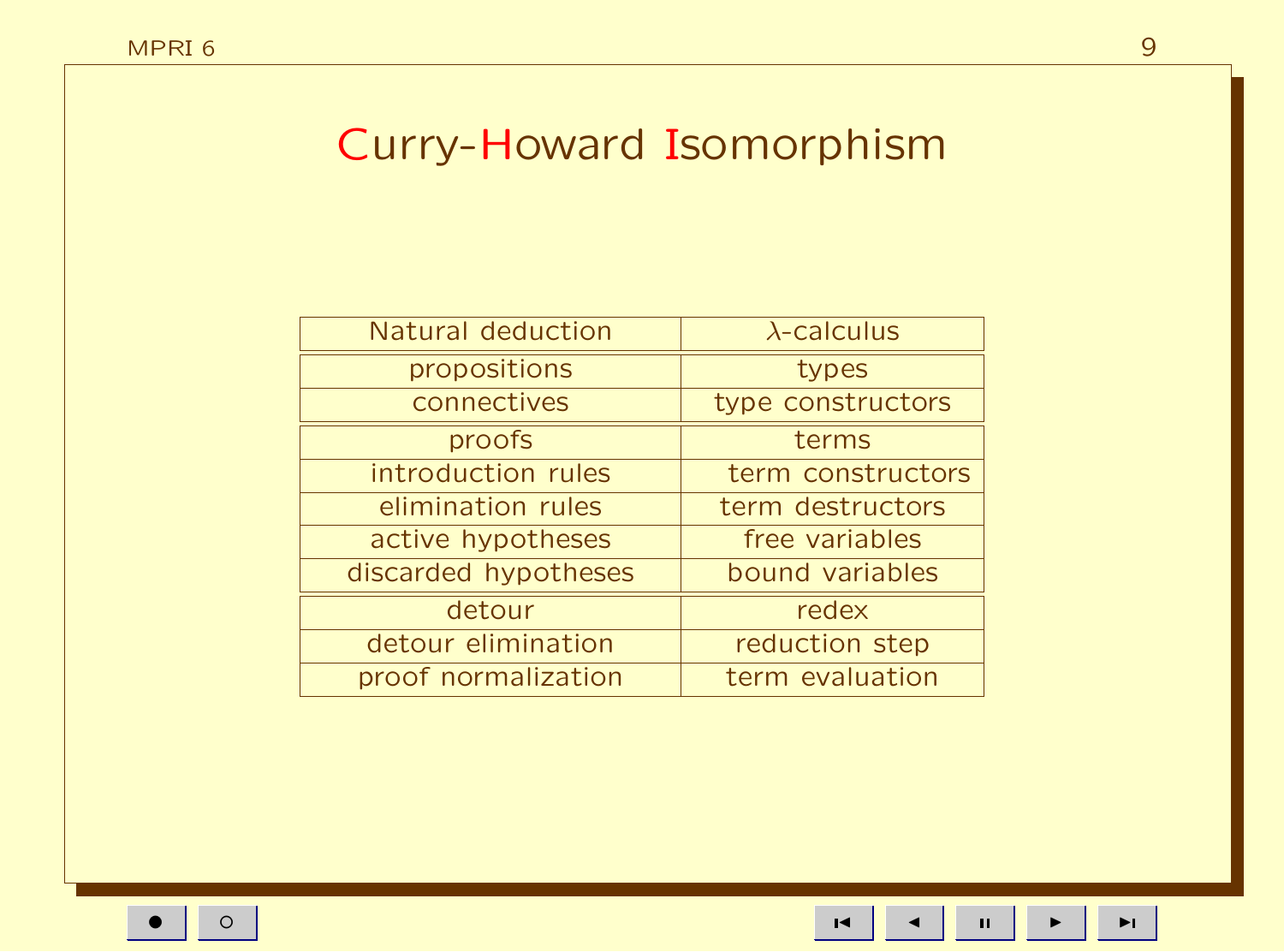# II. Higher-Order Logic

 $\mathbf{H}^{\dagger}$  $\blacktriangleright$ 

 $\blacksquare$ 

 $\blacktriangleright$  l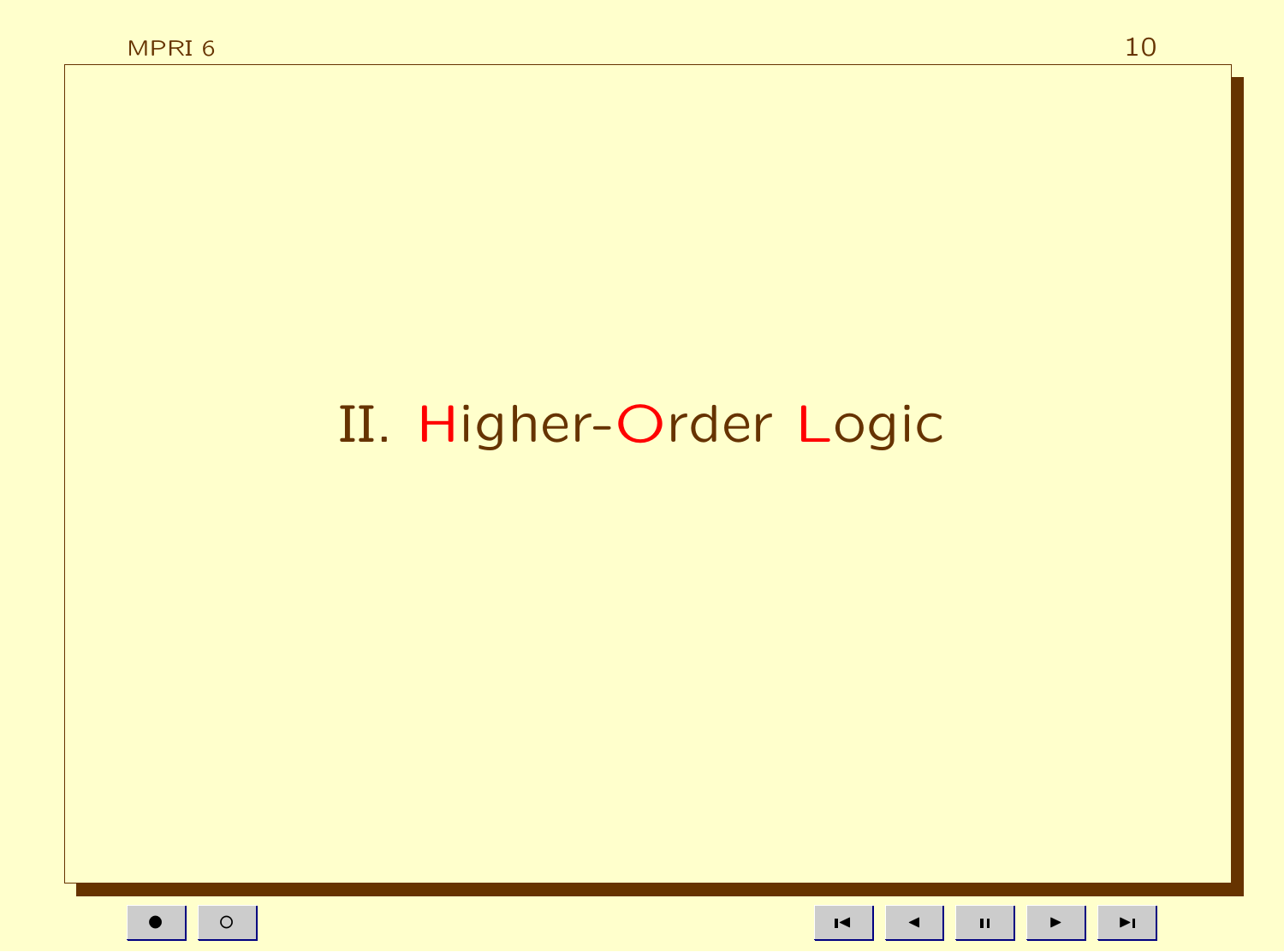## Church's Simple Theory of Types



A. Church (1903–1995) Two atomic types:

 $l, o$ 

Logical constants:

 $\perp$  :  $\circ$  $\supset$  :  $o \rightarrow o \rightarrow o$  $\forall_{\alpha} : (\alpha \rightarrow o) \rightarrow o$  (at each type  $\alpha$ )

 $\iota$  is the type of individuals and  $\iota$  is the type of propositions.

Formulas are defined to be well-typed  $\lambda$ -terms of type  $o$ . We write P  $\supset$ Q and  $\forall x \in P$  for  $\supset P Q$  and  $\forall_{\alpha} (\lambda x \in P)$ , respectively. Similarly for the other connectives  $(\neg, \land, \lor, \equiv, \exists)$ , which are defined in the usual way — the system is classical!

 $t = u$  is defined as  $\forall P.P.t \supset P u$ .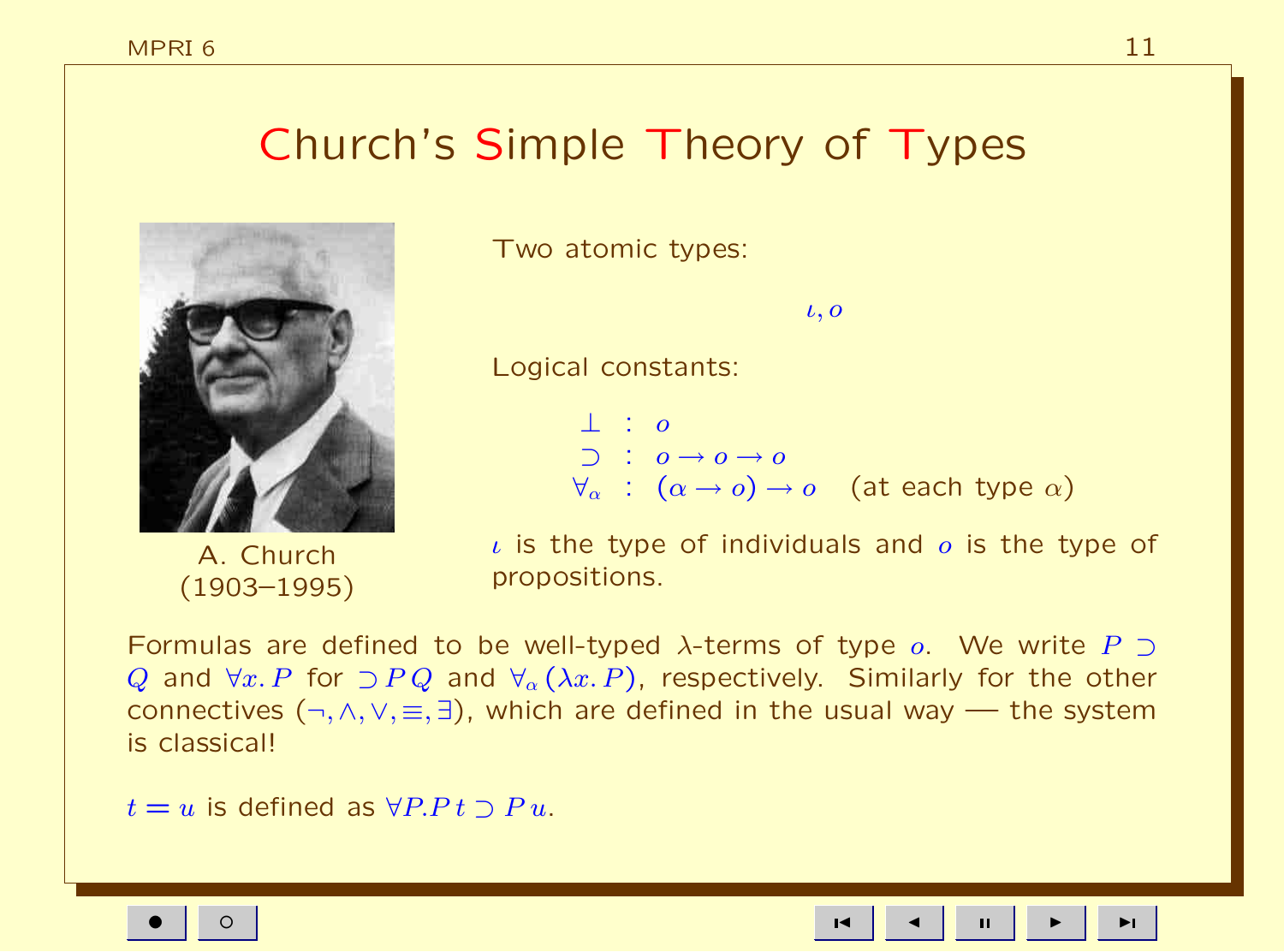| Logical rules:                                                                                                                                                                                              |                                                                                                   |
|-------------------------------------------------------------------------------------------------------------------------------------------------------------------------------------------------------------|---------------------------------------------------------------------------------------------------|
| $\Gamma, A \vdash A$                                                                                                                                                                                        |                                                                                                   |
| $\frac{\Gamma, A \vdash B}{\Gamma \vdash A \supset B}$                                                                                                                                                      | $\begin{array}{ccc}\n\Box \vdash A \supset B & \Gamma \vdash A\n\end{array}$<br>$\Gamma \vdash B$ |
| $\frac{\Gamma \vdash A}{\Gamma \vdash \forall_{\alpha} (\lambda x_{\alpha}.A)}$ $x$ of type $\alpha, x \notin FV(\Gamma)$<br>$\frac{\Gamma \vdash \forall_{\alpha} A}{\Gamma \vdash AB}$ B of type $\alpha$ |                                                                                                   |
| $\frac{\Gamma, \neg A \vdash \bot}{\Gamma \vdash A}$                                                                                                                                                        |                                                                                                   |
| <b>Conversion rule:</b><br>$\frac{\Gamma \vdash A}{\Gamma \vdash B}$ where $A =_{\beta} B$                                                                                                                  |                                                                                                   |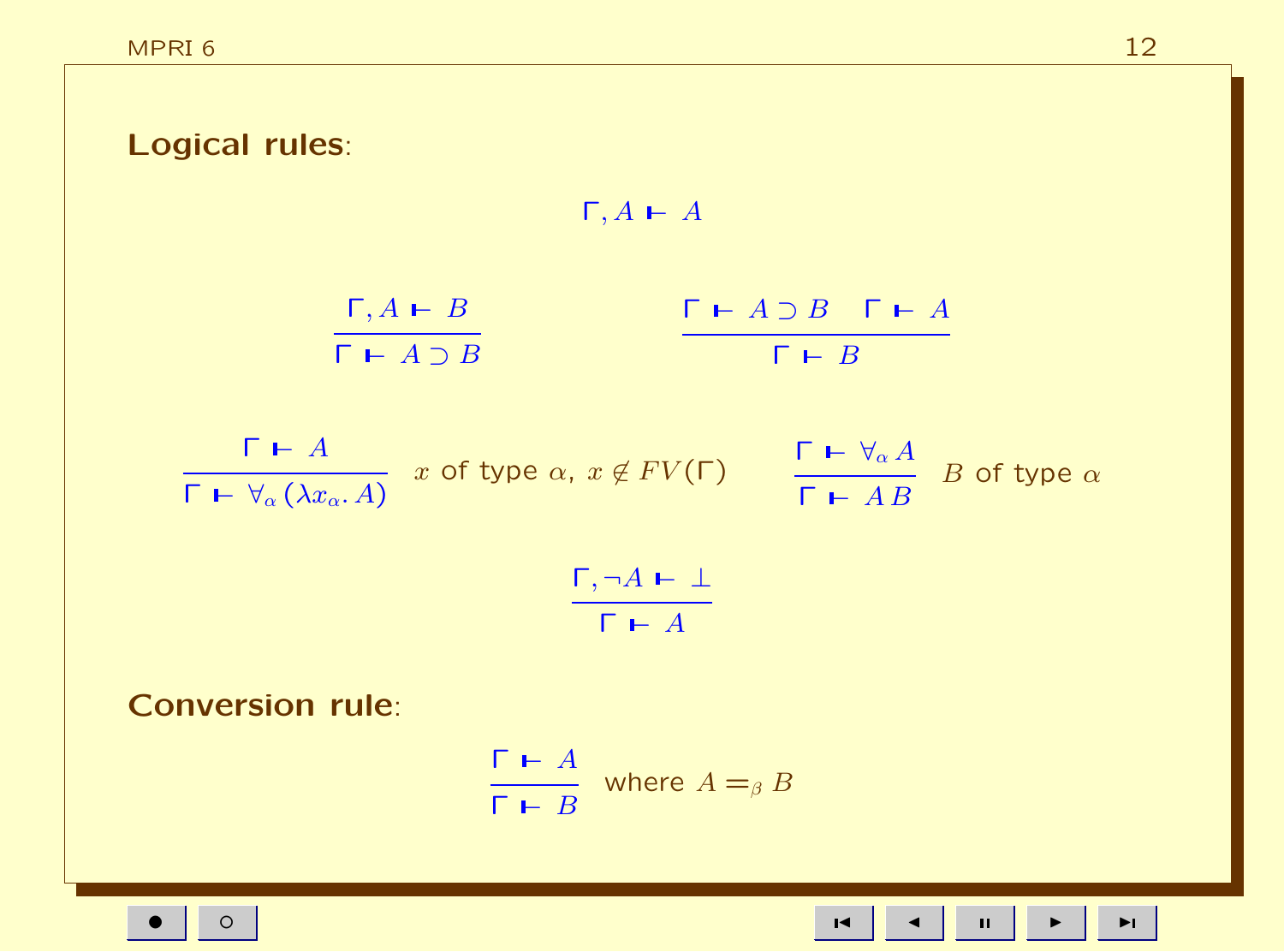### **Extensionality axioms:**



 $\Gamma \vdash (A \equiv B) \supset (A = B)$ 

 $\mathbf{H}^{\pm}$  $\blacktriangleright$ 

 $\blacksquare$ 

 $\blacktriangleright$  l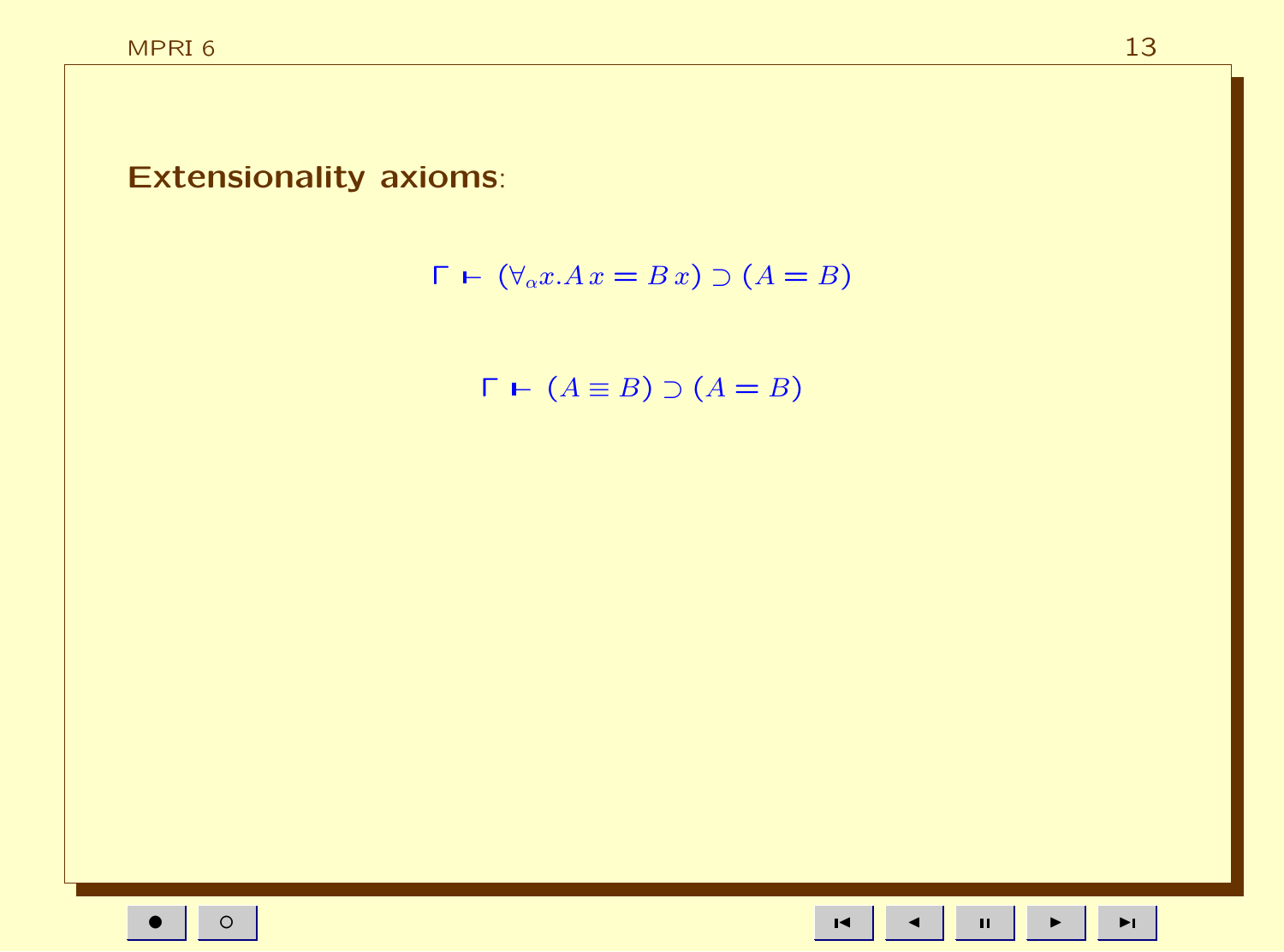Higher-order logic as a set theory

 ${x | P}$  as  $\lambda x.P$ 

 $t \in A$  as  $At$ 

 $\mathbf{H}^{\dagger}$ 

 $\blacksquare$ 

 $\blacktriangleright$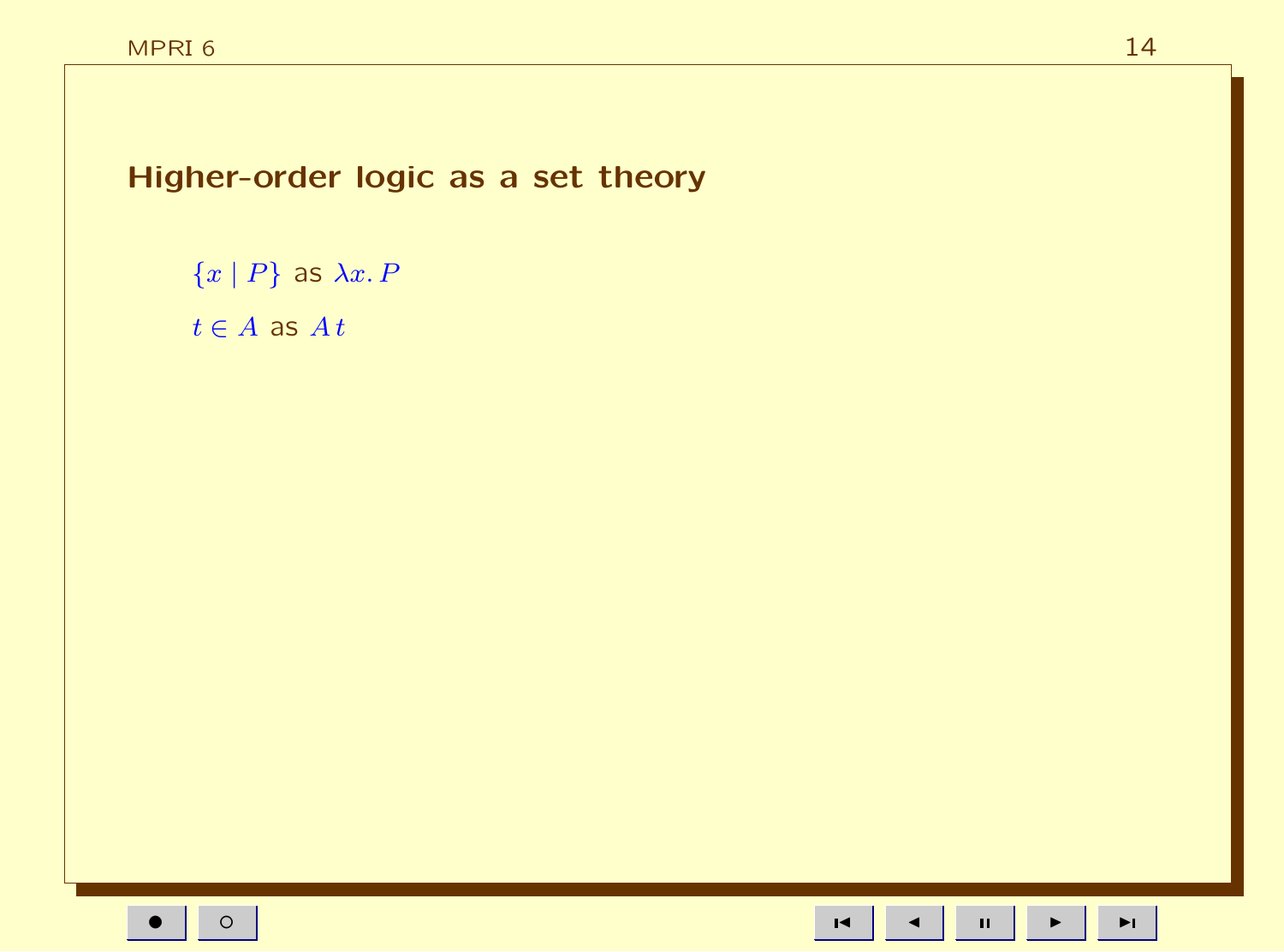Higher-order logic as a set theory

 ${x | P}$  as  $\lambda x.P$  $t \in A$  as  $At$ 

#### Expressive Power

$$
S \stackrel{\triangle}{=} (\forall x. s \, x \neq 0) \land (\forall xy. s \, x = sy \supset x = y)
$$
  

$$
N \stackrel{\triangle}{=} \lambda x. (\forall R. R \, 0 \land (\forall y. R \, y \supset R(s \, y)) \supset R x)
$$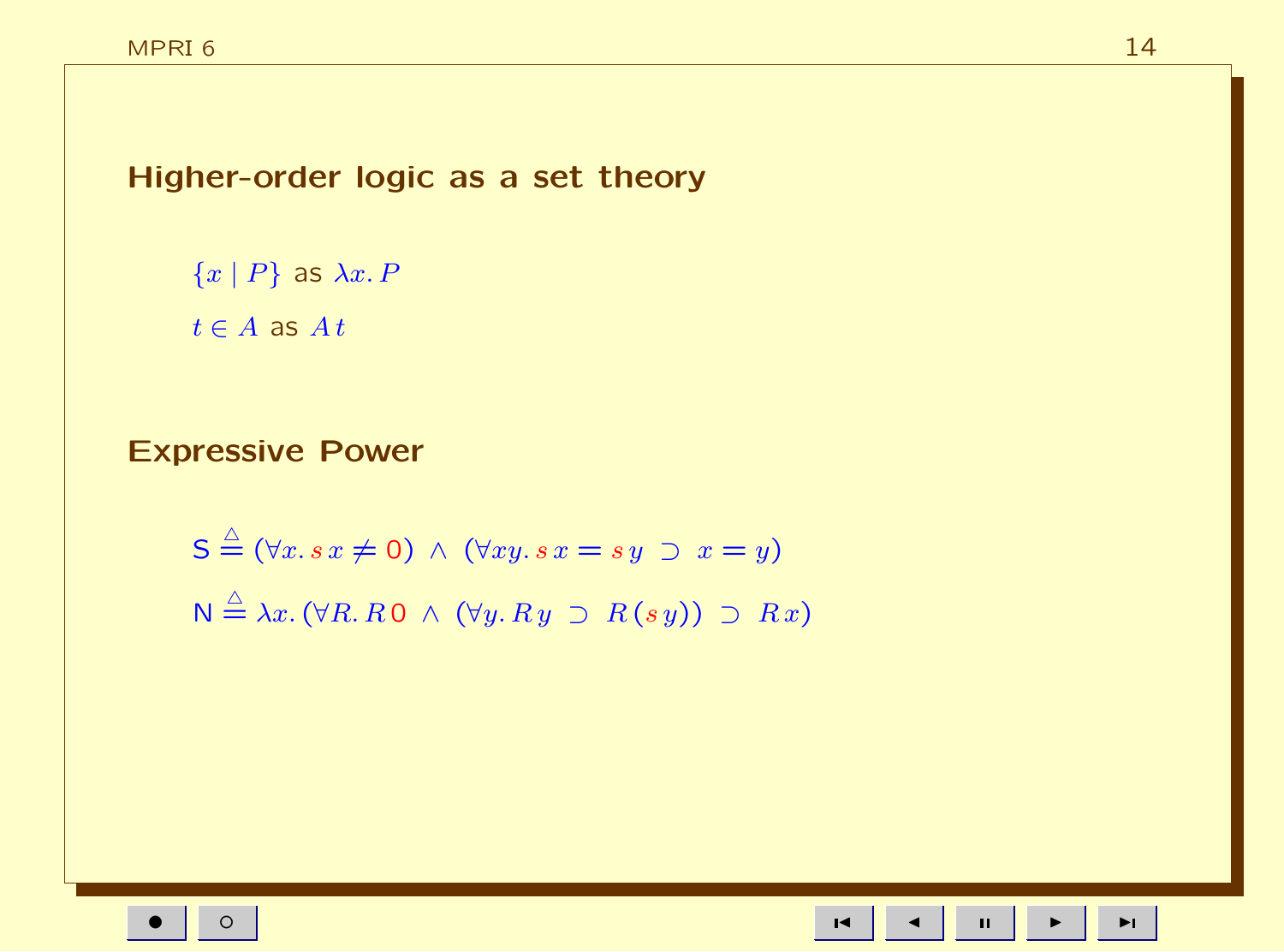Higher-order logic as a set theory

 ${x | P}$  as  $\lambda x.P$  $t \in A$  as  $At$ 

#### Expressive Power

$$
S \stackrel{\triangle}{=} (\forall x. sx \neq 0) \land (\forall xy. sx = sy \supset x = y)
$$
  

$$
N \stackrel{\triangle}{=} \lambda x. (\forall R. R0 \land (\forall y. Ry \supset R(sy)) \supset Rx)
$$

The only model of S  $\land \forall x. N x$  is the set of natural numbers.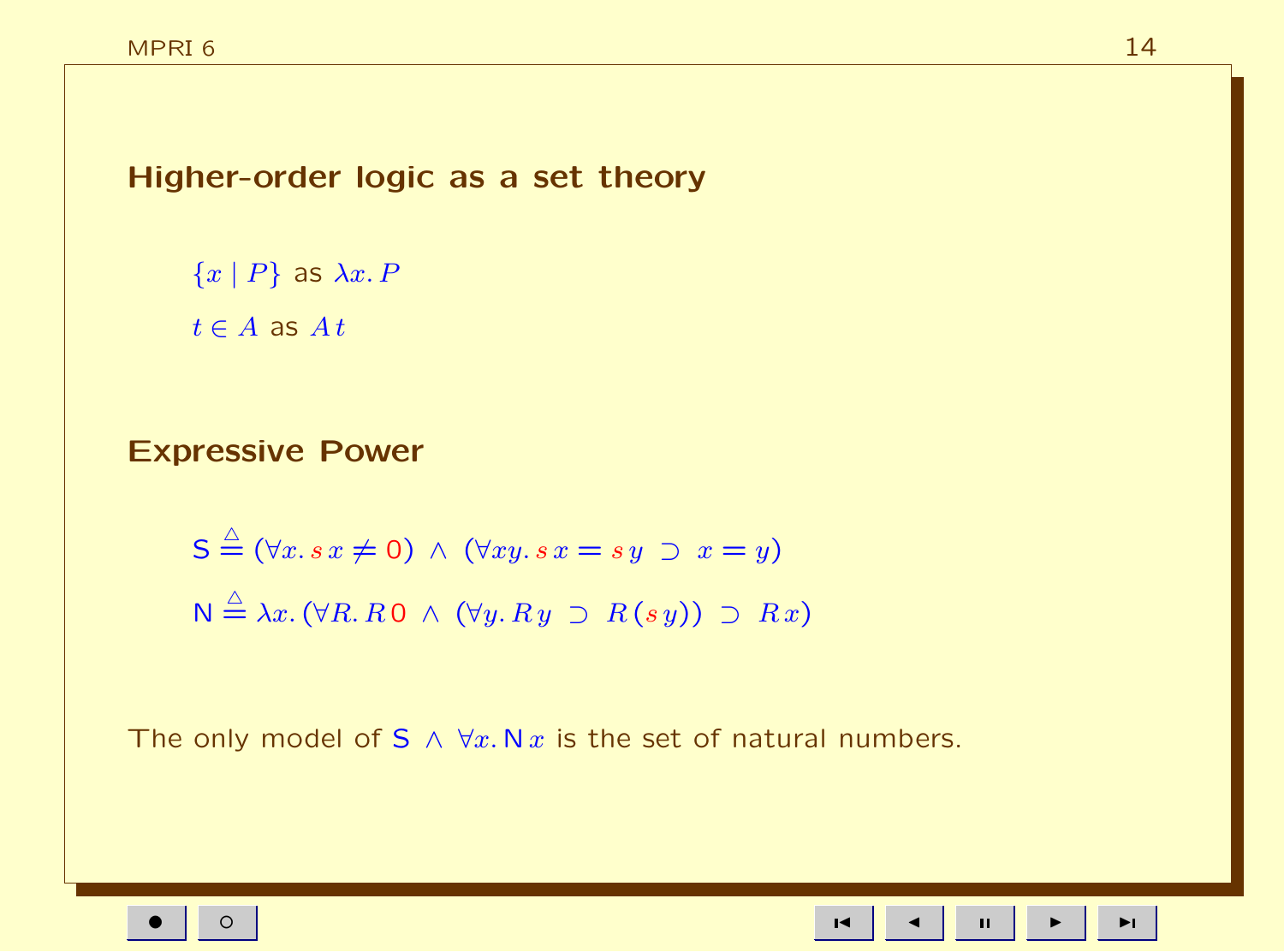- $\phi^N = \phi$ , for  $\phi$  an atomic formula,
- $\bullet$   $(\neg \phi)^{\mathbb{N}} = \neg \phi^{\mathbb{N}}$ ,
- $(\phi * \psi)^N = \phi^N * \psi^N$ , for  $* \in {\wedge, \vee, \supset, \equiv}$ ,
- $(\forall x. \phi)^N = \forall x. (\mathsf{N} x \supset \phi^N)$ ,
- $(\exists x. \phi)^N = \exists x. (N x \land \phi^N).$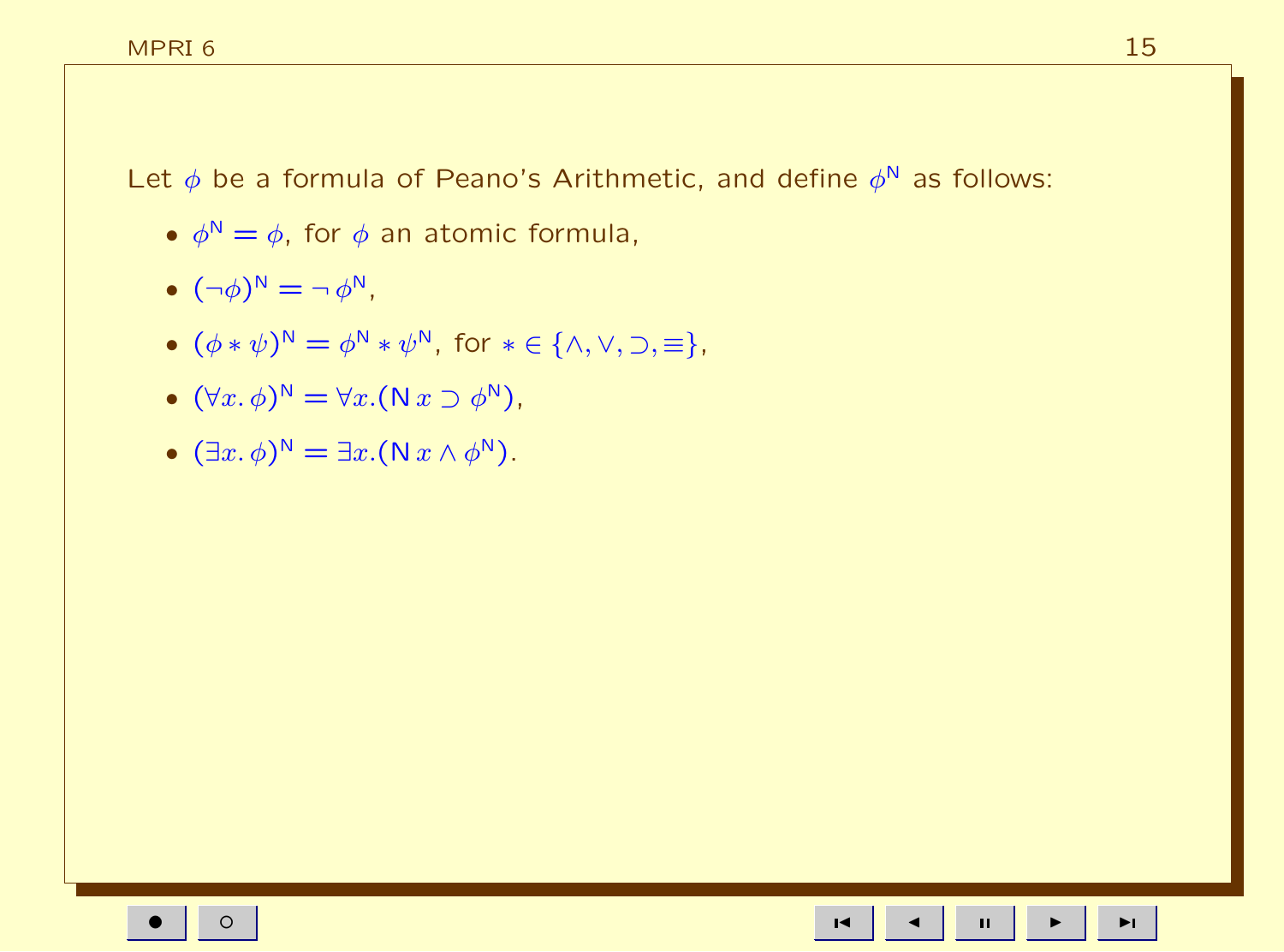- $\phi^N = \phi$ , for  $\phi$  an atomic formula,
- $\bullet$   $(\neg \phi)^{\mathbb{N}} = \neg \phi^{\mathbb{N}}$ ,
- $(\phi * \psi)^N = \phi^N * \psi^N$ , for  $* \in {\wedge, \vee, \supset, \equiv}$ ,
- $(\forall x. \phi)^N = \forall x. (\mathsf{N} x \supset \phi^N)$ ,
- $(\exists x. \phi)^N = \exists x. (N x \land \phi^N).$

Let D be the conjunction of the universal closures of the defining equations for addition and multiplication, and let PA be S  $\wedge \forall x. N x \wedge D$ .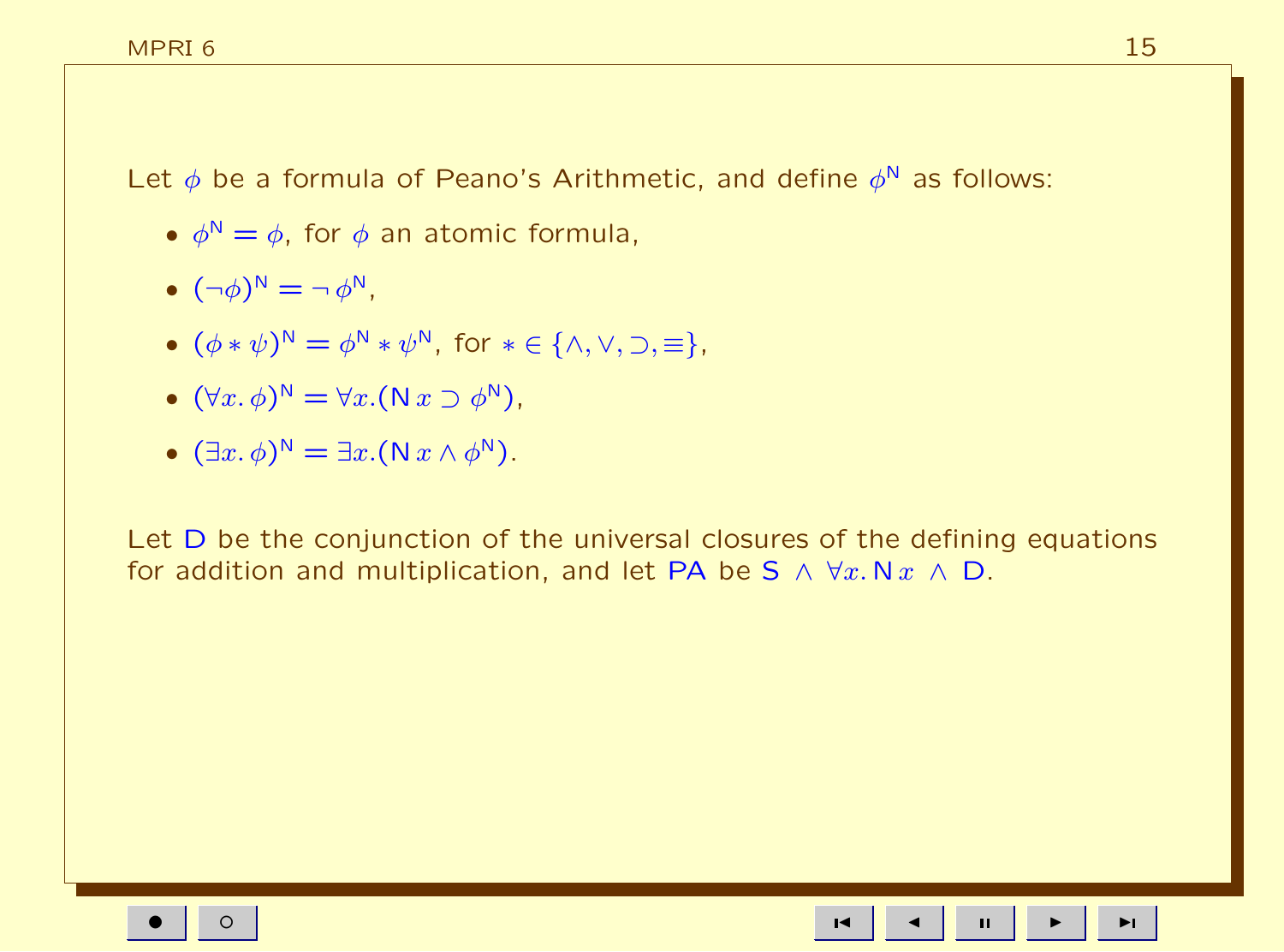- $\phi^N = \phi$ , for  $\phi$  an atomic formula,
- $\bullet$   $(\neg \phi)^{\mathbb{N}} = \neg \phi^{\mathbb{N}}$ ,
- $(\phi * \psi)^N = \phi^N * \psi^N$ , for  $* \in {\wedge, \vee, \supset, \equiv}$ ,
- $(\forall x. \phi)^N = \forall x. (\mathsf{N} x \supset \phi^N)$ ,
- $(\exists x. \phi)^N = \exists x. (N x \land \phi^N).$

Let D be the conjunction of the universal closures of the defining equations for addition and multiplication, and let PA be S  $\land \forall x. N x \land D$ .

Then, the formula PA  $\supset \phi$  is valid if and only if  $\phi$  is true in the standard model of Peano's arithmetic.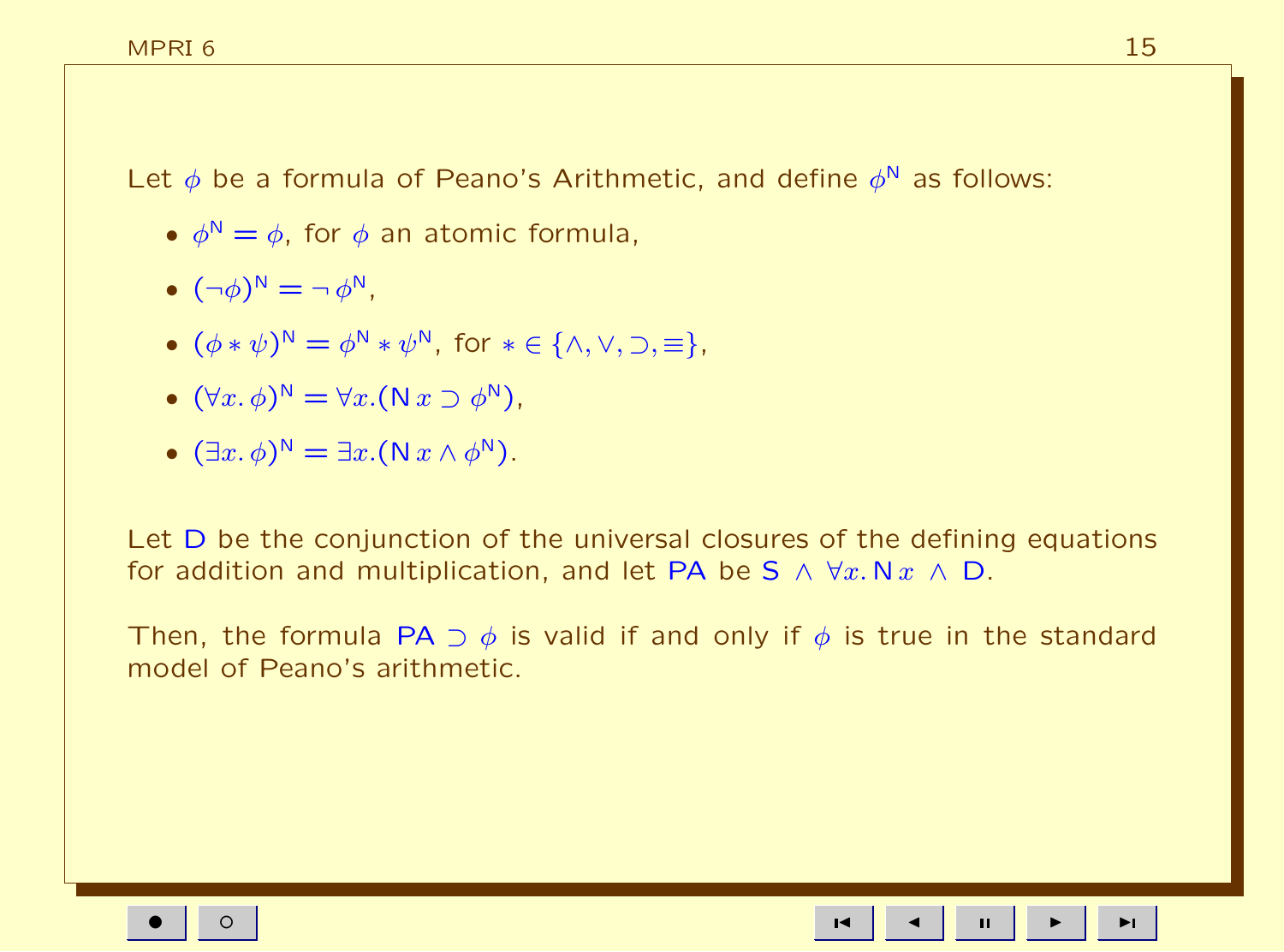- $\phi^N = \phi$ , for  $\phi$  an atomic formula,
- $\bullet$   $(\neg \phi)^{\mathbb{N}} = \neg \phi^{\mathbb{N}}$ ,
- $(\phi * \psi)^N = \phi^N * \psi^N$ , for  $* \in {\wedge, \vee, \supset, \equiv}$ ,
- $(\forall x. \phi)^N = \forall x. (\mathsf{N} x \supset \phi^N)$ ,
- $(\exists x. \phi)^N = \exists x. (N x \land \phi^N).$

Let D be the conjunction of the universal closures of the defining equations for addition and multiplication, and let PA be S  $\land \forall x.\mathsf{N}\,x \land \mathsf{D}$ .

Then, the formula PA  $\supset \phi$  is valid if and only if  $\phi$  is true in the standard model of Peano's arithmetic.

Corollary: incompleteness of higher-order logic.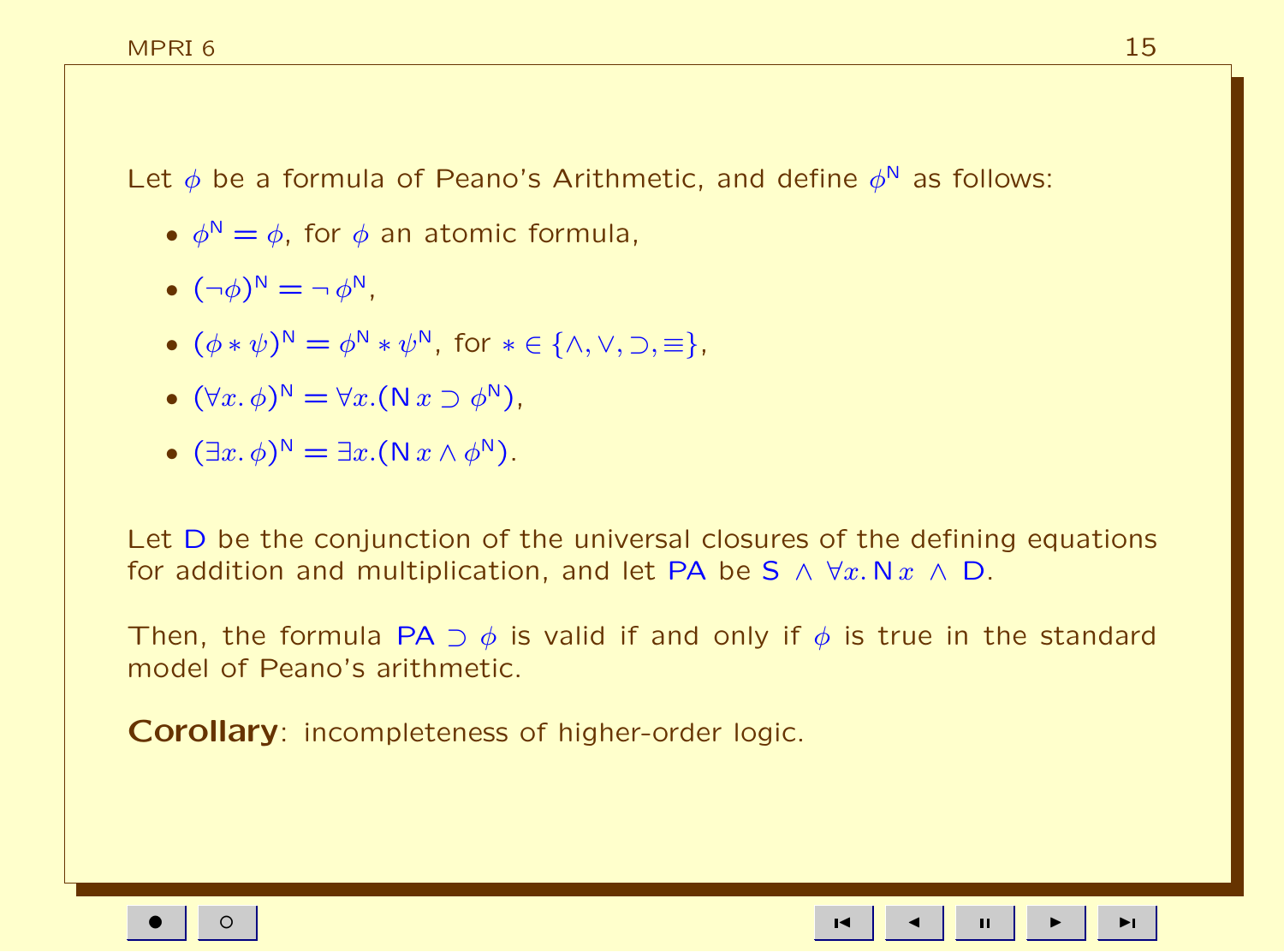# III. Modal Logic

 $\mathbf{H}^{\dagger}$  $\blacktriangleright$   $\blacktriangleright$  l

 $\blacksquare$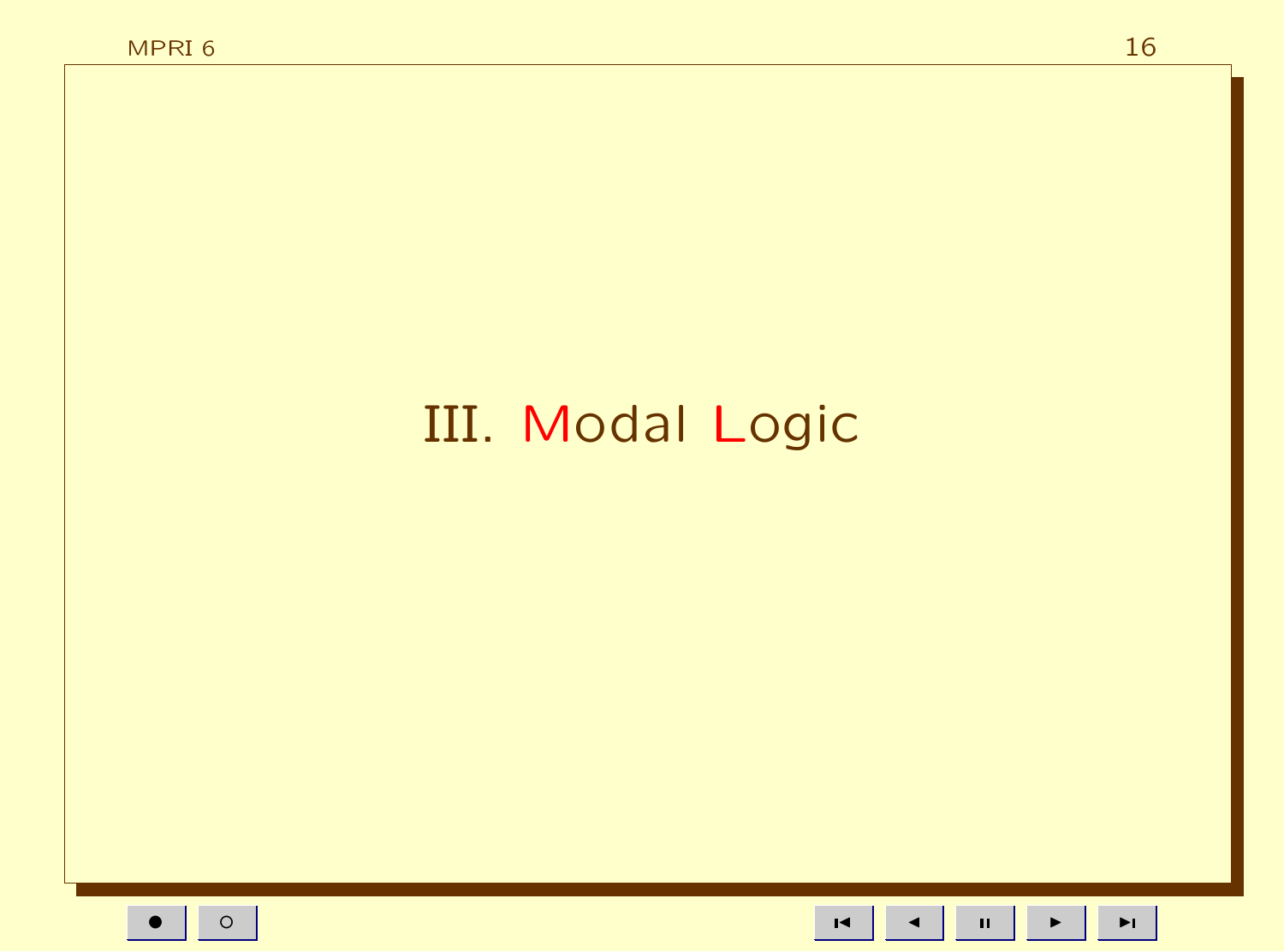# Necessity and Possibility



G.W. von Leibniz (1646–1716)

A proposition is necessarily true if it is true in all possible worlds.

A proposition is possibly true if it is true in at least one possible world.

Dr. Pangloss in Voltaire's Candide.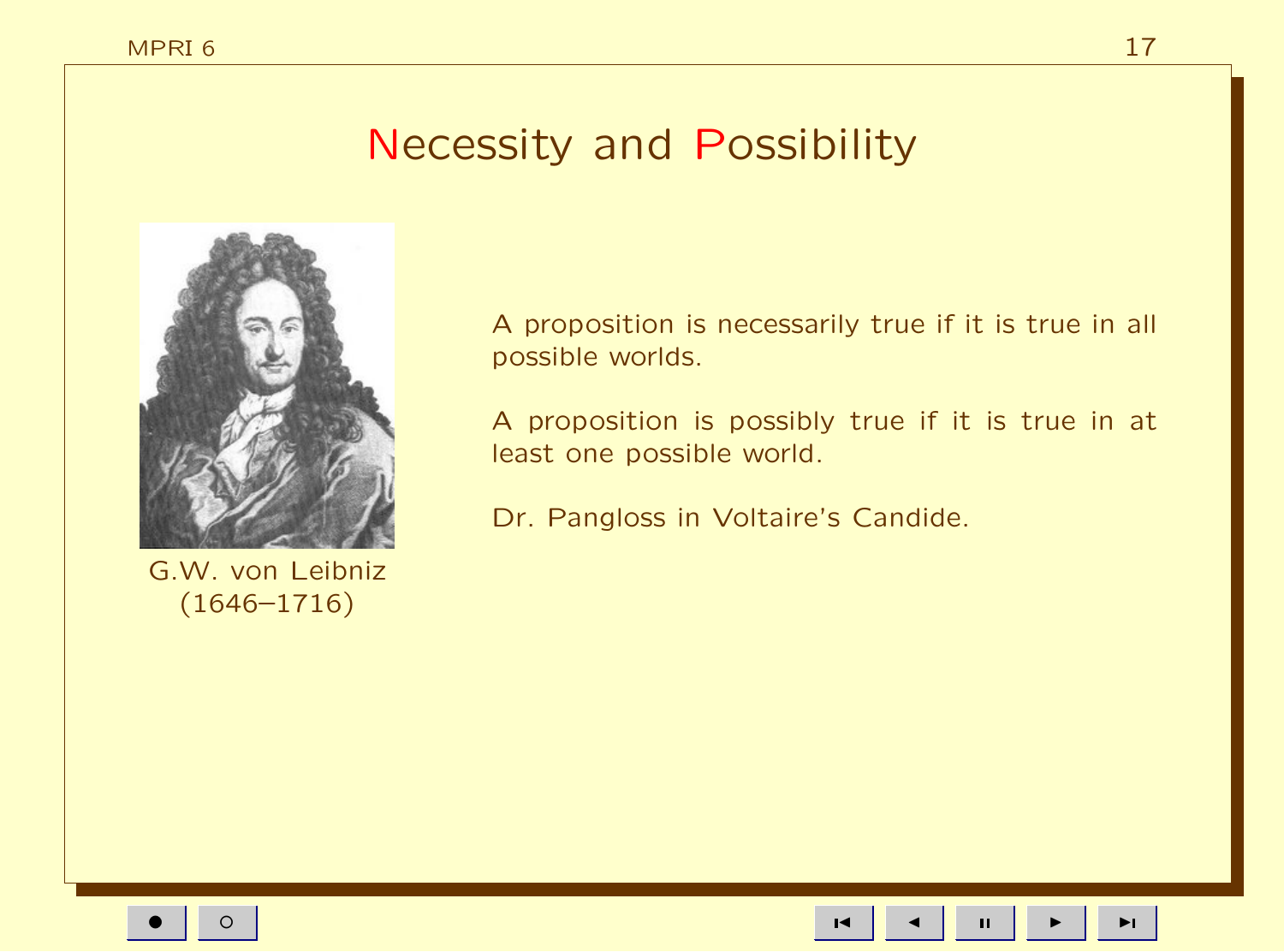### Syntax:

 $F$  :  $= a \mid \neg F \mid F \vee F \mid \Box F$ 

Define the other connectives in the usual way. Define  $\Diamond A$  as  $\neg \Box \neg A$ .

 $\Box A$  stands for "necessarily A".  $\Diamond A$  stands for "possibly A".

### Validity:

let  $M = \langle W, P \rangle$ , where W is a set of "possible worlds", and P is a function that asigns to each atomic proposition a subset of W.

 $\mathcal{M}, s \models a \text{ iff } s \in P(a).$ 

 $\mathcal{M}, s \models \neg A$  iff not  $\mathcal{M}, s \models A$ .

 $M, s \models A \vee B$  iff either  $M, s \models A$  or  $M, s \models B$ , or both.

 $\mathcal{M}, s \models \Box A$  iff for every  $t \in W$ ,  $\mathcal{M}, t \models A$ .

It is easy to establish that:

 $\mathcal{M}, s \models \Diamond A$  iff for some  $t \in W$ ,  $\mathcal{M}, t \models A$ .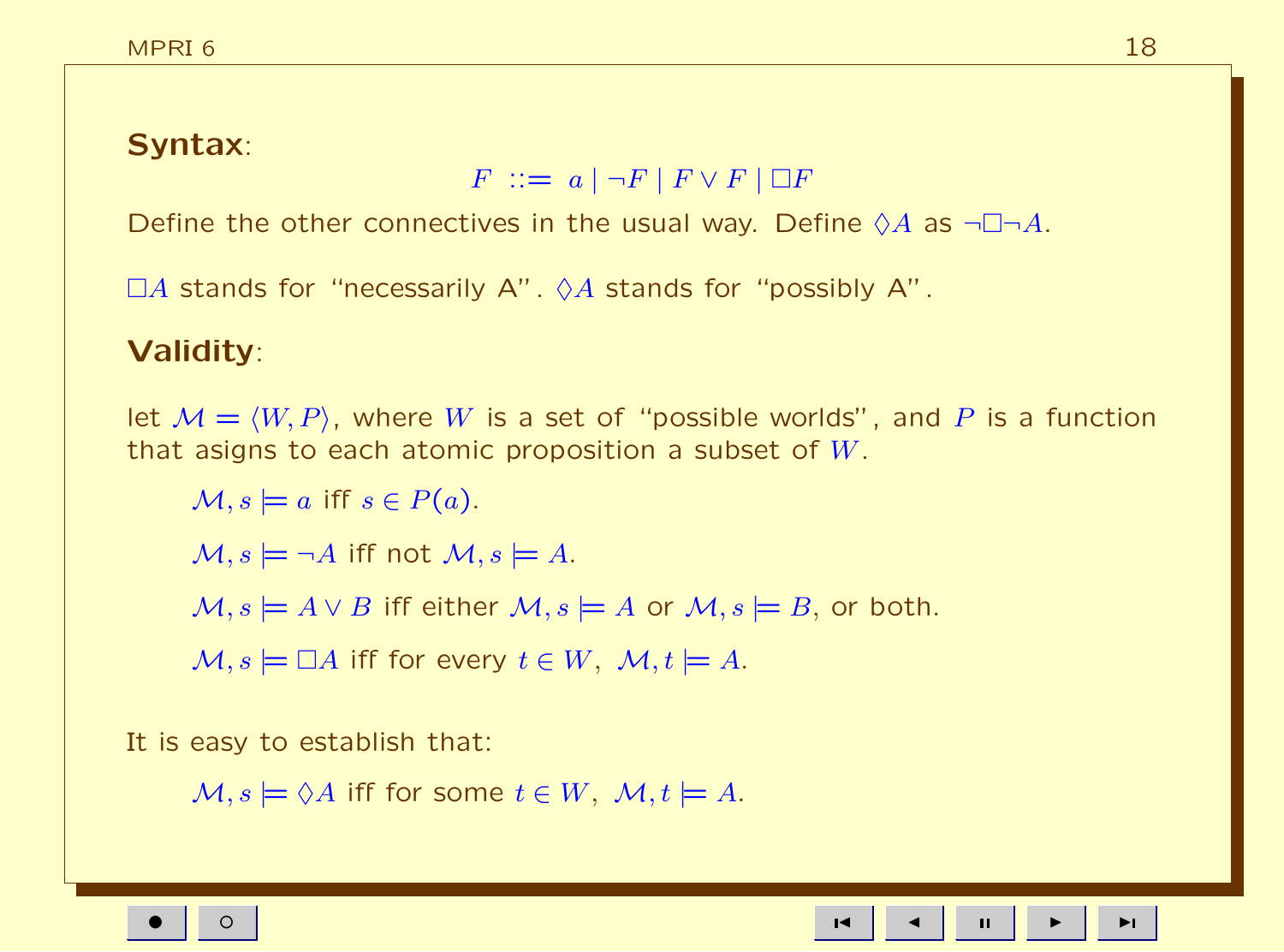## System S5:

- (P) all propositional tautologies
- $(K)$   $\Box(A \supset B) \supset (\Box A \supset \Box B)$
- $(T)$   $\Box A \supset A$
- (5)  $\Diamond A \supset \Box \Diamond A$

Rule of necessitation:

#### Modus ponens:

$$
\begin{array}{c}\nA \supset B \quad A \\
B \\
\hline\n\end{array}
$$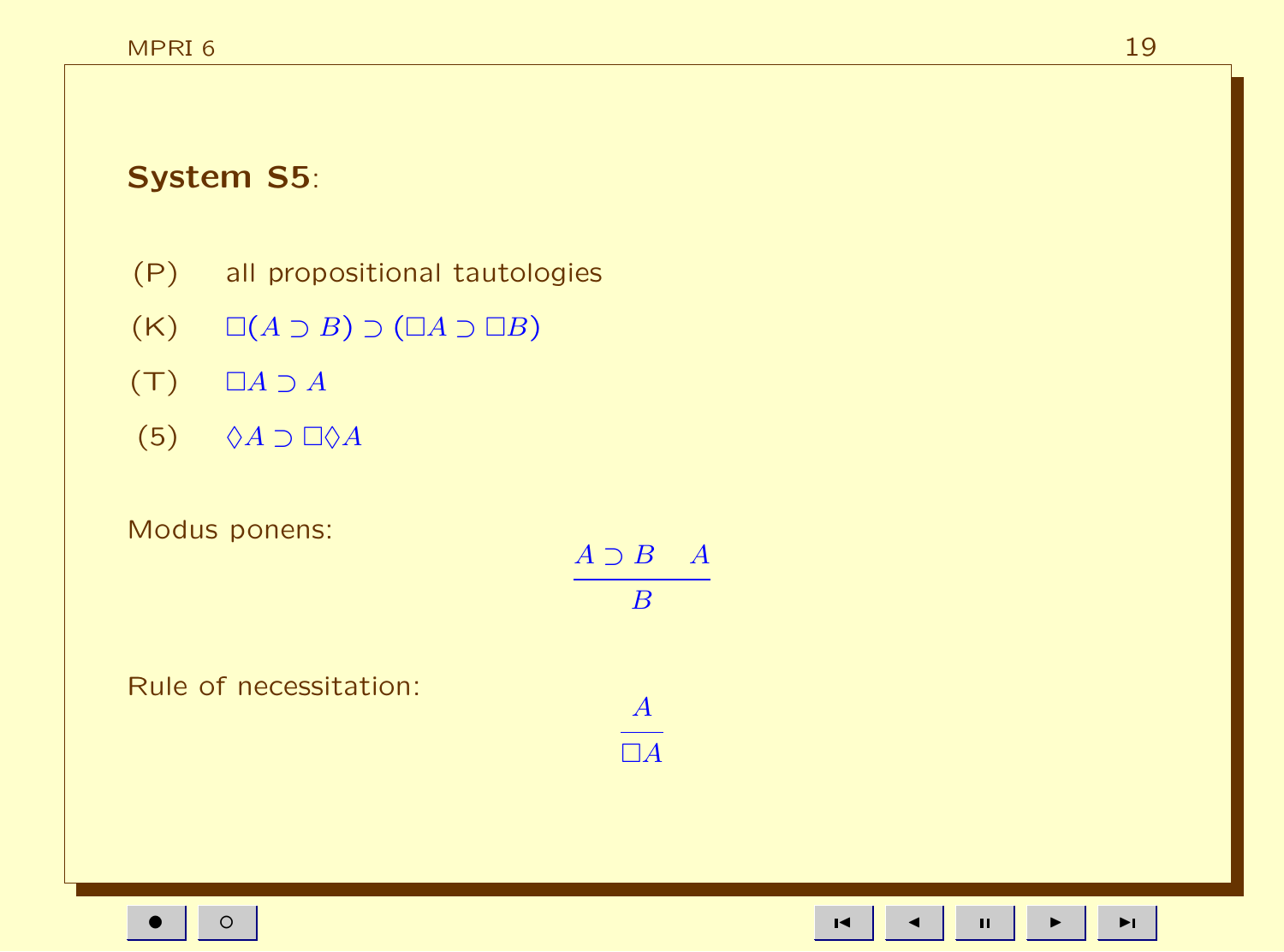## Kripke Semantics:

let  $M = \langle W, R, P \rangle$ , where W is a set of "possible worlds", R is a binary relation over  $W$ , and  $P$  is a function that asigns to each atomic proposition a subset of W.

 $M, s \models \Box A$  iff for every  $t \in W$  such that  $sRt, M, t \models A$ .

 $M, s \models \Diamond A$  iff for some  $t \in W$  such that  $sRt, M, t \models A$ .

### System K:

(P) all propositional tautologies

$$
(\mathsf{K}) \qquad \Box(A \supset B) \supset (\Box A \supset \Box B)
$$

Modus ponens:

$$
\begin{array}{c}\nA \supset B \quad A \\
B \\
\hline\n\frac{A}{\Box A}\n\end{array}
$$

Rule of necessitation: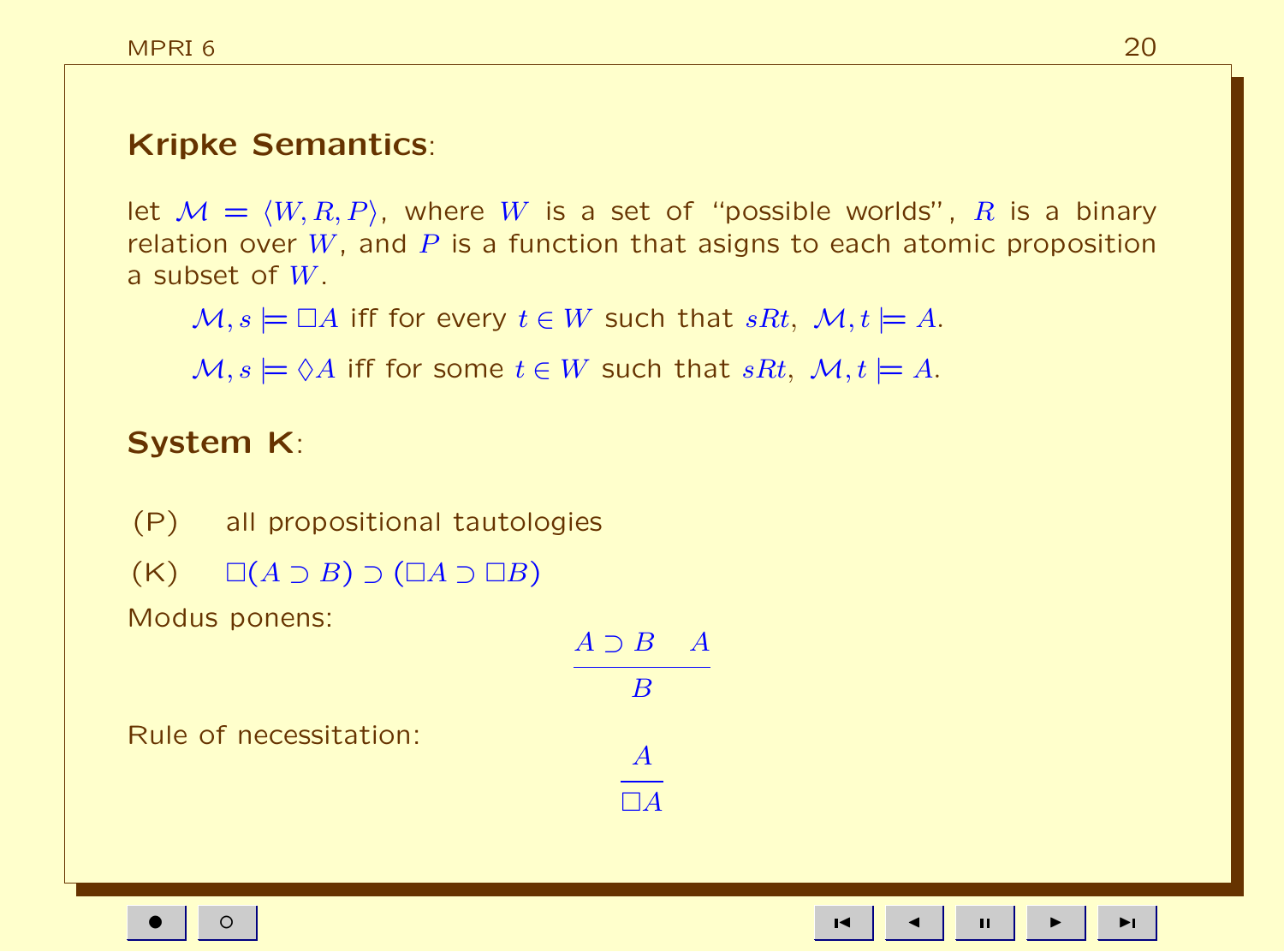The following theorems of S5 are not valid in the class of all Kripke models:

- $(D)$   $\Box A \supset \Diamond A$
- $(T)$   $\Box A \supset A$
- $(B)$   $A \supset \Box \Diamond A$
- $(4)$   $\Box A \supset \Box \Box A$
- (5)  $\Diamond A \supset \Box \Diamond A$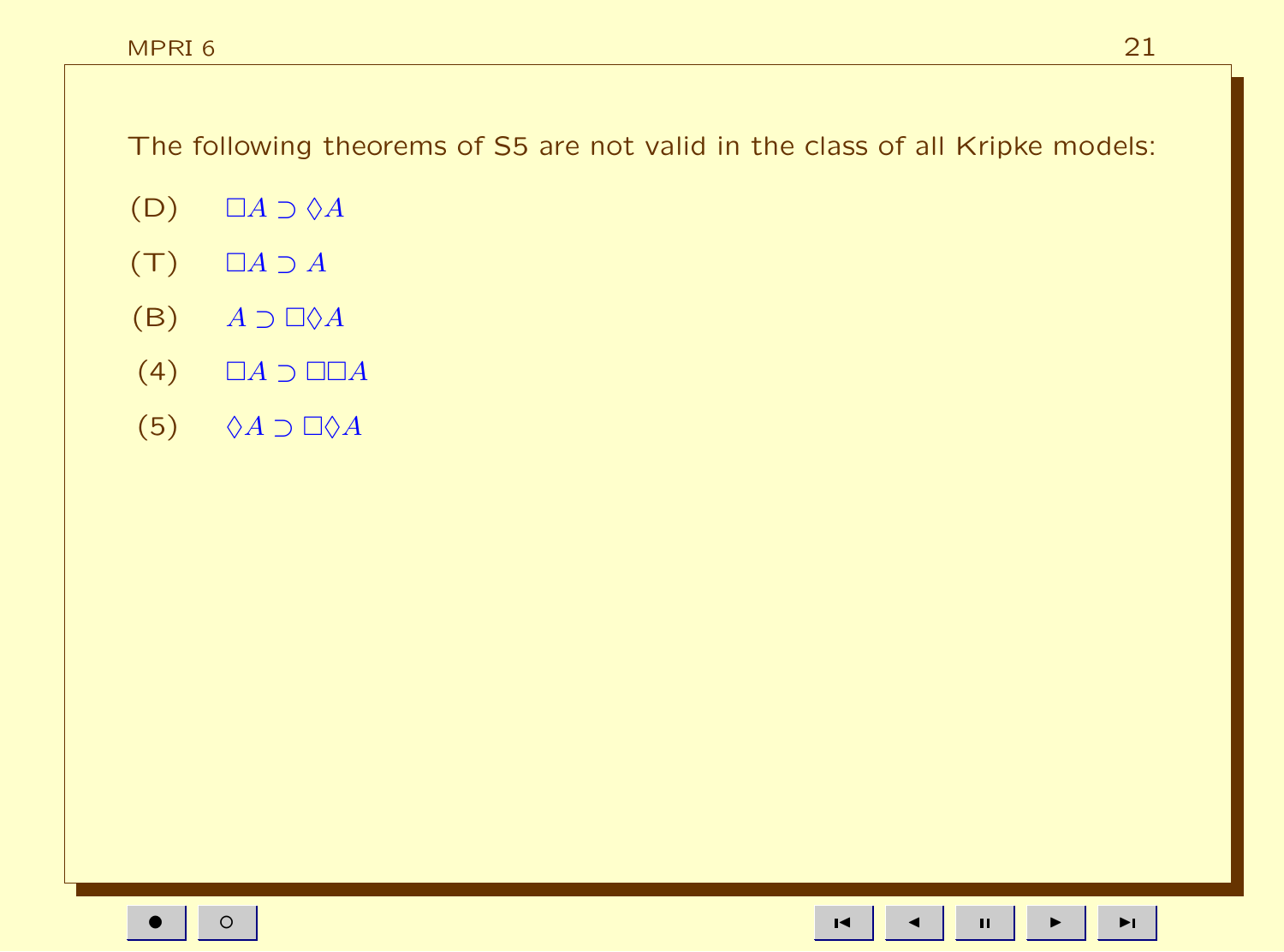The following theorems of S5 are not valid in the class of all Kripke models:

- $(D)$   $\Box A \supset \Diamond A$
- $(T)$   $\Box A \supset A$
- $(B)$   $A \supset \Box \Diamond A$
- $(4)$   $\Box A \supset \Box \Box A$
- $(5)$   $\Diamond A \supset \Box \Diamond A$

A binary relation  $R \in W \times W$  is serial if and only if for every  $s \in W$  there exists  $t \in W$  such that sRt.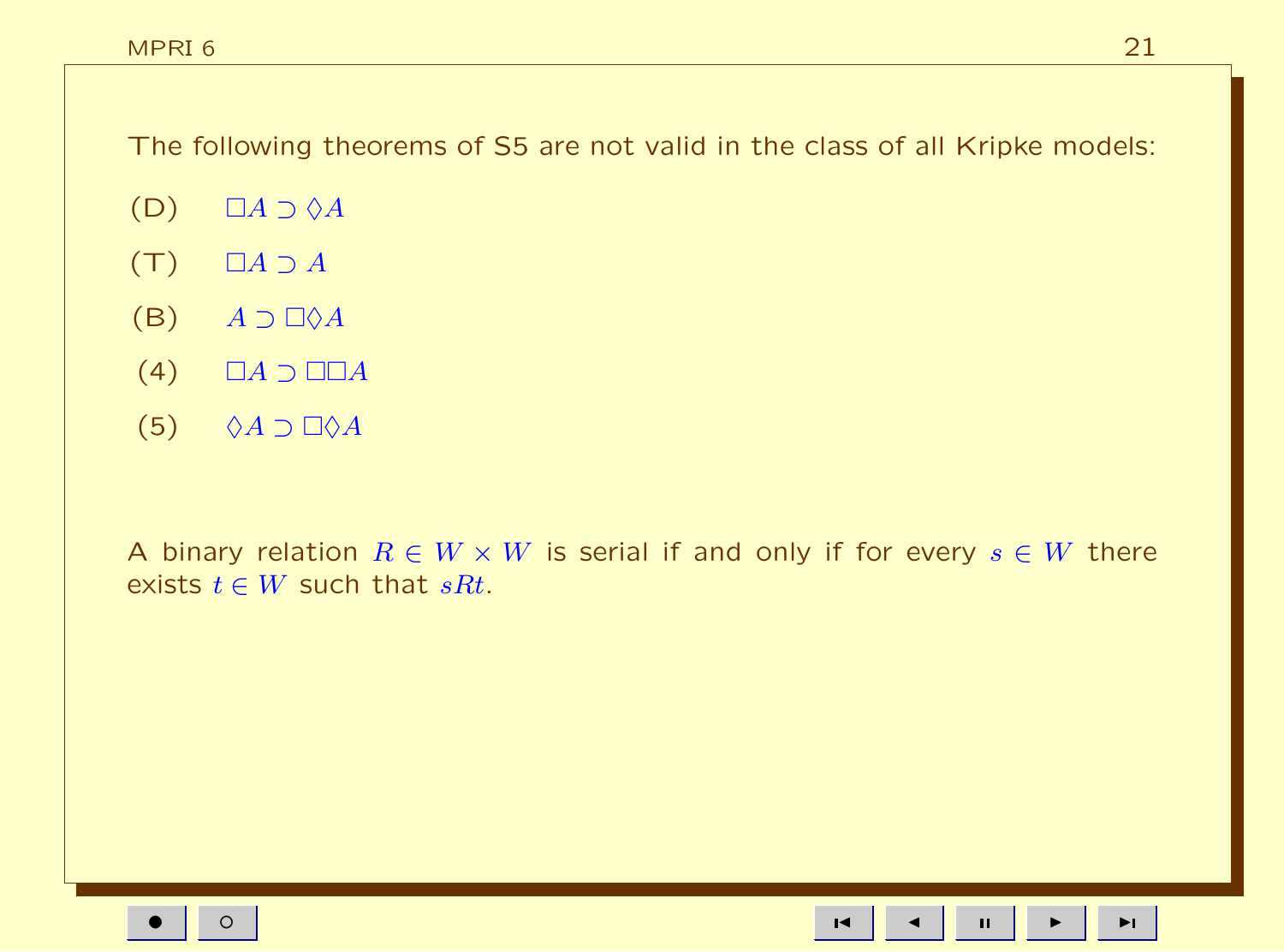## Some well-known systems

| KD | basic deontic logic                             | serial                           |
|----|-------------------------------------------------|----------------------------------|
| KT | basic alethic logic                             | reflexive                        |
|    | KTB   Brouwersche system   reflexive, symmetric |                                  |
|    | KT4   Lewis' S4                                 | reflexive, transitive            |
|    | KT5   Lewis' S5                                 | reflexive, symmetric, transitive |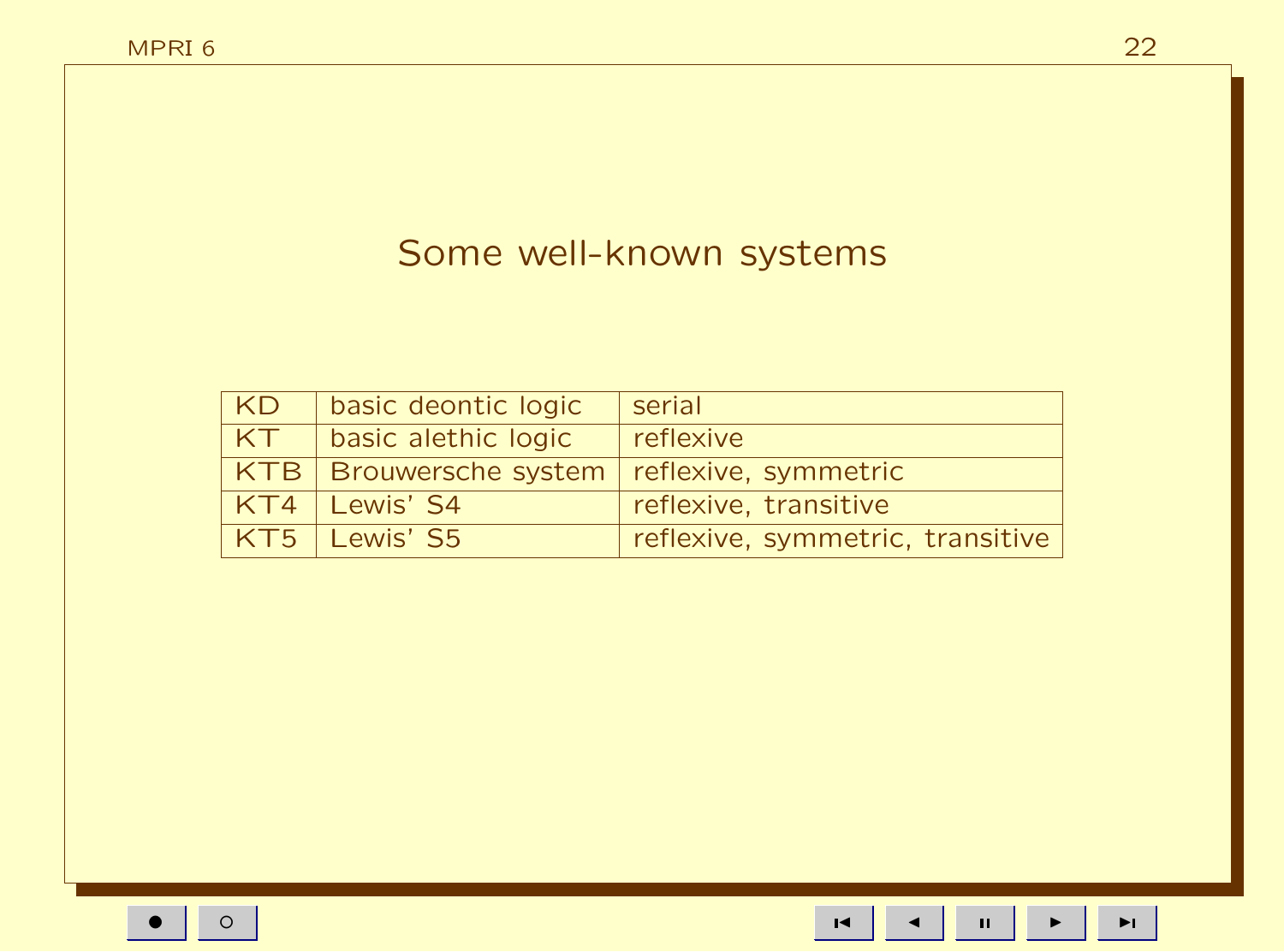# IV. Hybrid Logic

 $\mathbf{H}^{\dagger}$  $\blacktriangleright$  $\blacktriangleleft$ 

 $\blacktriangleright$  l

 $\blacksquare$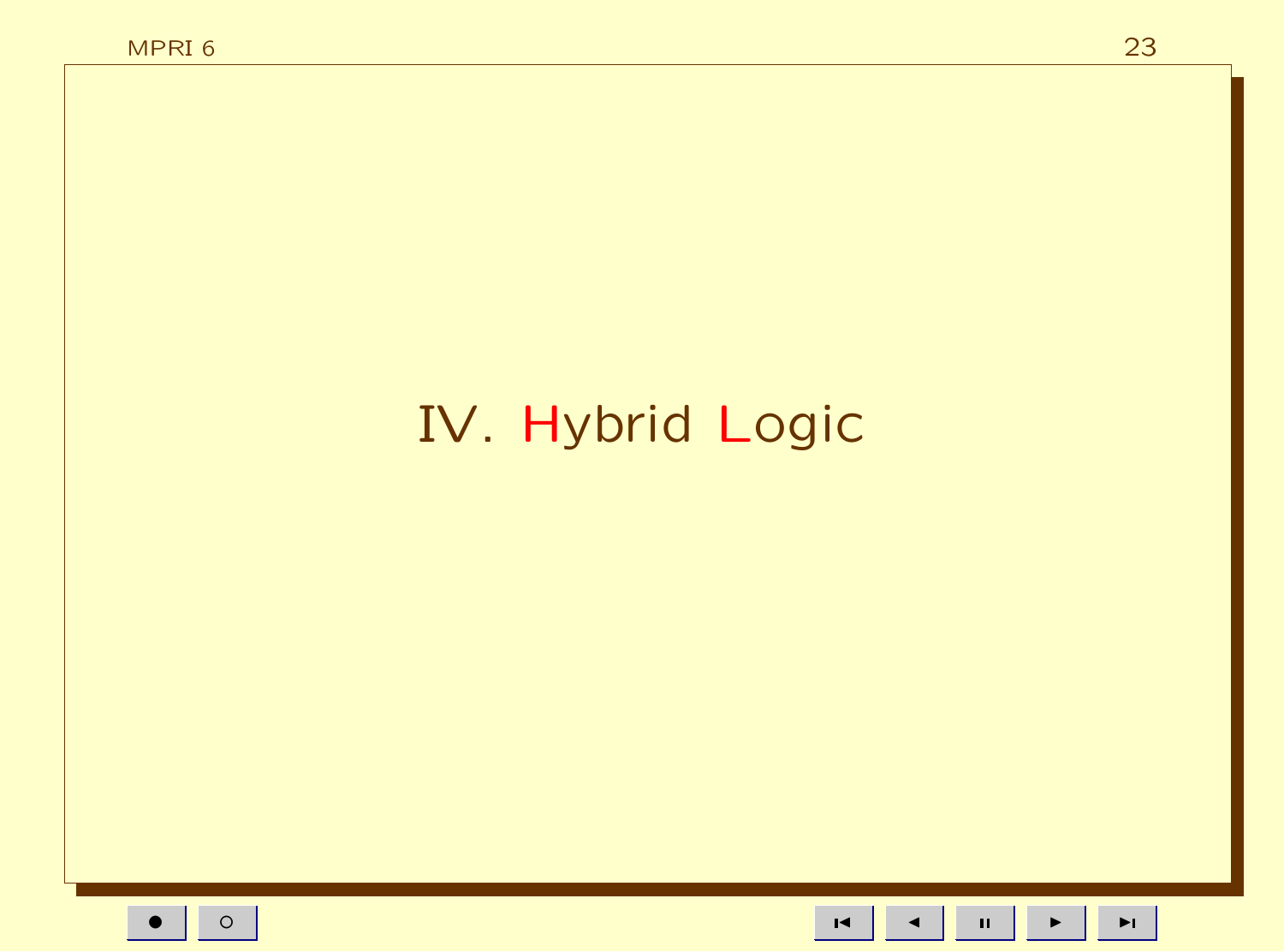Key idea: provide the formula language with explicit means of speaking about worlds!

#### Syntax:

Two sorts of atoms: usual atomic propositions  $(a, b, c, \ldots)$ , and nominals  $(i, j, k, \ldots)$ . Nominals will be used for naming worlds.

 $F$  :  $= a | i | \neg F | F \vee F | \Box F | i \cdot F | \mathcal{Q}_i F$ 

↓ is a binder: the free occurrences of i in A are bound in  $\downarrow i$ . F. On the, other hand, @ is simply a binary connectives whose first term must be a nominal.

Intuition: L is used for naming the "here-and-now". It allows a nominal to be bound to the current world.  $\mathbb{Q}_i A$  asserts that proposition A holds at world i.

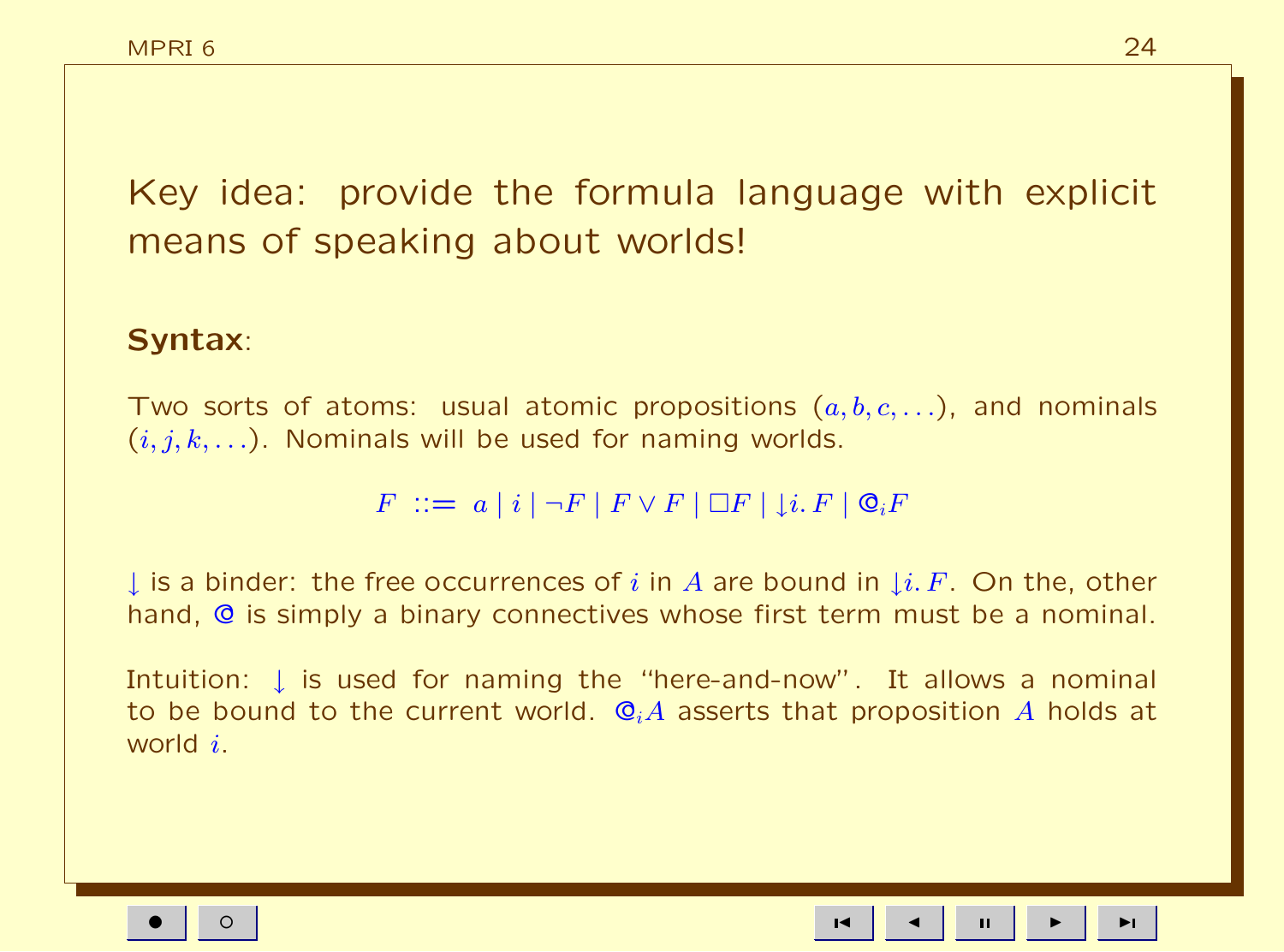#### Semantics:

Let  $M = \langle W, R, P \rangle$  be a Kripke model, and let  $\eta$  be a valuation that assigns to each nominal an element of W.

 $\mathcal{M}, \eta, s \models a$  iff  $s \in P(a)$ .  $\mathcal{M}, \eta, s \models i$  iff  $s = \eta(i)$ .  $\mathcal{M}, \eta, s \models \neg A$  iff not  $\mathcal{M}, \eta, s \models A$ .  $M, \eta, s \models A \lor B$  iff either  $M, \eta, s \models A$  or  $M, \eta, s \models B$ , or both.  $\mathcal{M}, \eta, s \models \Box A$  iff for every  $t \in W$  such that  $sRt, \mathcal{M}, \eta, t \models A$ .  $\mathcal{M}, \eta, s \models \mathcal{F} \mathcal{F} \mathcal{M}, \eta[i:=s], s \models A.$  $\mathcal{M}, \eta, s \models \mathbb{Q}_i A$  iff  $\mathcal{M}, \eta, \eta(i) \models A$ .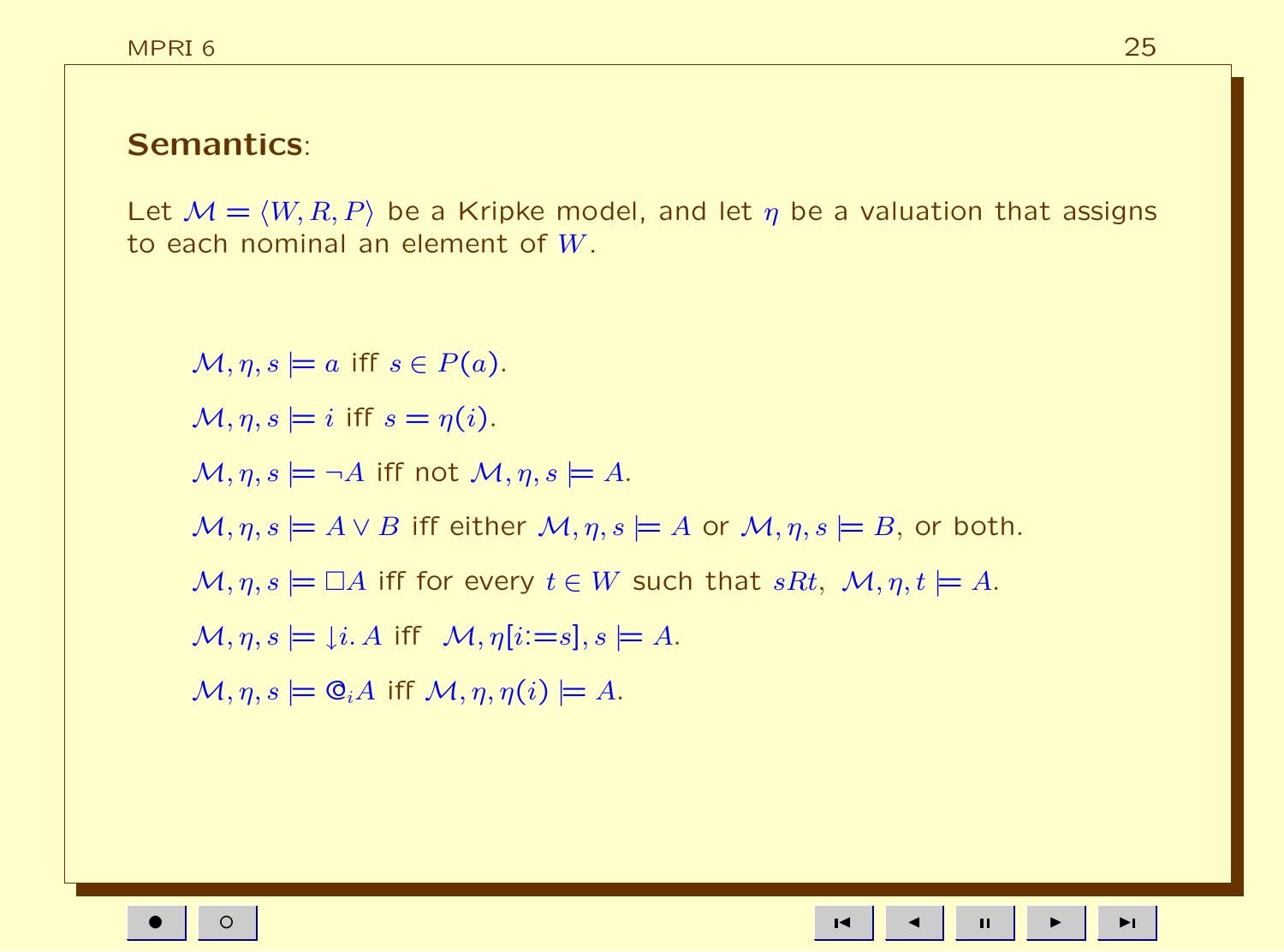### Axiomatization:

- 1.  $\downarrow i$ .  $(A \supset B) \supset (A \supset \downarrow i$ . B), where i does not occur free in A
- 2.  $\downarrow i. A \supset (j \supset A[i:=j])$
- 3.  $\downarrow i. (i \supset A) \supset \downarrow i. A$
- 4.  $\downarrow i. A \equiv \neg \downarrow i. \neg A$
- 5.  $\mathbb{Q}_i(A \supset B) \supset (\mathbb{Q}_i A \supset \mathbb{Q}_i B)$ 6.  $\mathbb{Q}_i A \equiv \neg \mathbb{Q}_i \neg A$
- 7.  $i \wedge A \supset Q_i A$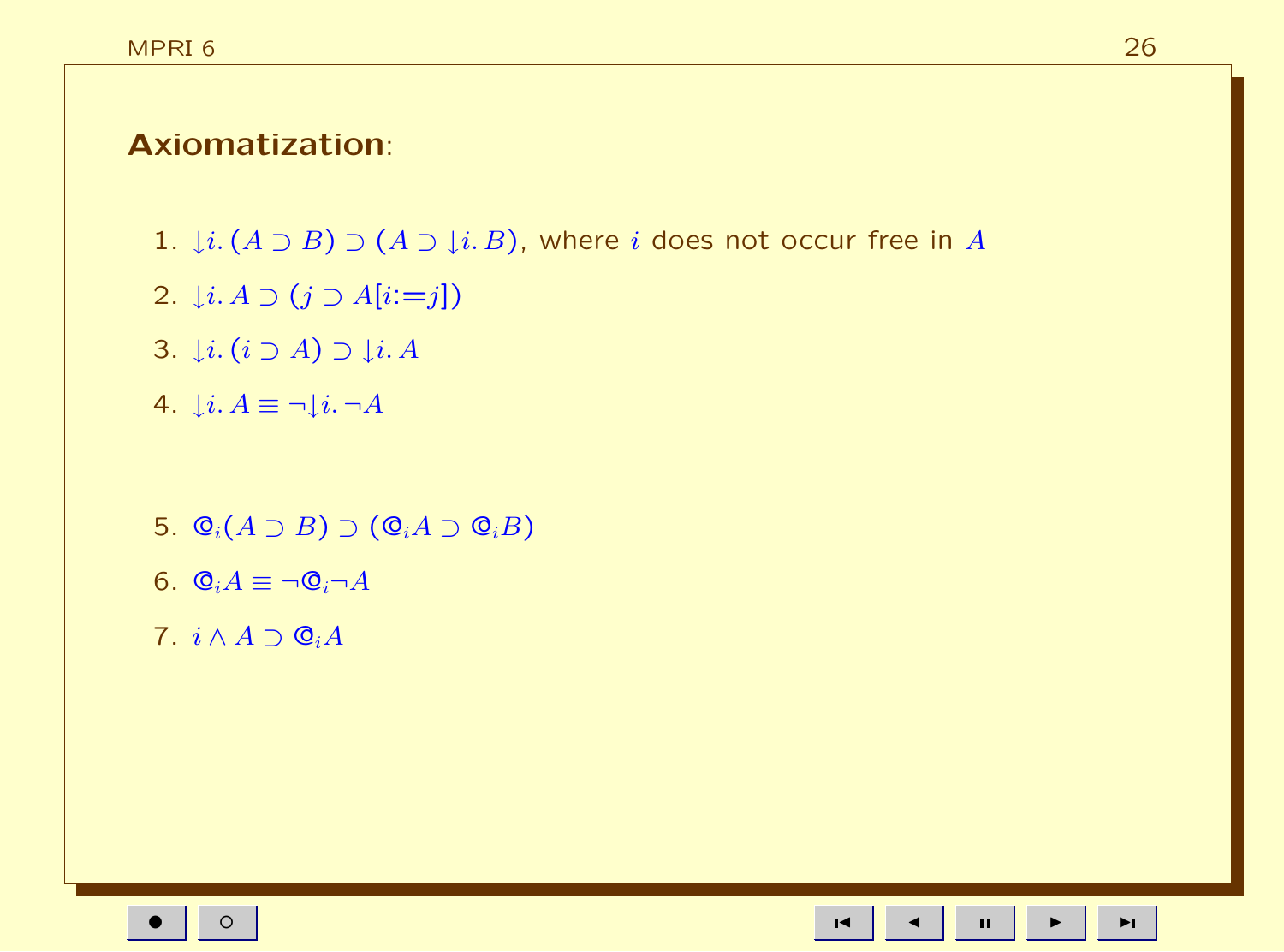